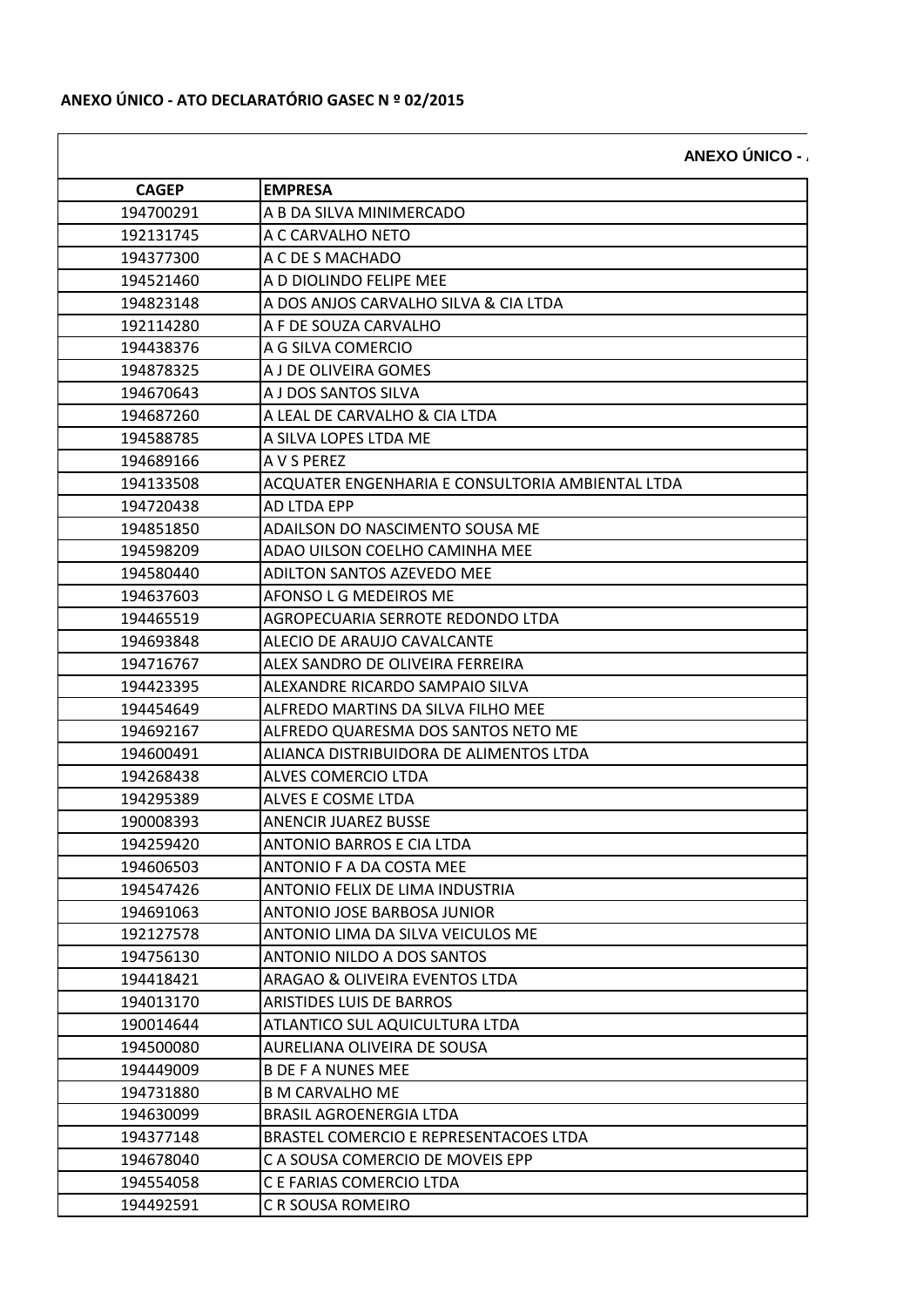| 194634582 | <b>CT AGUIAR</b>                                           |
|-----------|------------------------------------------------------------|
| 194049299 | CANDEIRA MENDES E CIA LTDA                                 |
| 194278123 | CANDIDO CARDOSO DE SOUSA NETO                              |
| 194697711 | CARLOS DOS SANTOS LIMA TRANSPORTE ME                       |
| 194474216 | CARMENLUCIA DE L BRITO MEE                                 |
| 194146120 | CARVALHO & COELHO LTDA MEE                                 |
| 195090578 | CARVALHO EMPREENDIMENTOS ESTETICOS LTDA ME                 |
| 194626210 | CASA DO PRODUTOR LTDA MEE                                  |
| 194682439 | CERRADOS DISTRIBUIDORA DE ALIMENTOS LTDA                   |
| 194657086 | CESAN CONSTRUTORA E EMPREENDIMENTOS SANTO ANTONIO LTDA     |
| 194773442 | CHARLES EDUARDO GOMES RAMOS ME                             |
| 194631966 | <b>CHARLES PONTE DE SOUSA MEE</b>                          |
| 195351754 | CLEIA NAYA COELHO ME                                       |
| 194691977 | COLINK IND E COM DE LUBRIFICANTES E ADITIVOS LTDA          |
| 194283100 | COMERCIAL SAO LUCAS LTDA                                   |
| 194292509 | COMERCIAL SAO LUCAS LTDA                                   |
| 194018679 | COMERCIAL UNIAO LTDA                                       |
| 194012891 | <b>COMERCIO GERAL LTDA</b>                                 |
| 194867552 | COMPANHIA DO VIDRO LTDA                                    |
| 194333051 | COMPANHIA REAL DE ALIMENTOS LTDA                           |
| 194067742 | COMPEL COMERCIO DE PETROLEO LTDA                           |
| 194213390 | CONCEICAO DE M C MOURA DE ALBUQUERQUE                      |
| 194458490 | <b>CONFECCOES CARINHO LTDA</b>                             |
| 194939367 | <b>CONFECCOES SILVEST LTDA ME</b>                          |
| 194342760 | CONFECTEXTIL E REPRESENTACOES LTDA                         |
| 194547540 | CONSTRUBEM MATERIAS DE CONSTRUÇÕES LTDA                    |
| 194703002 | CONSTRUTORA VENANCIO LTDA                                  |
| 194861430 | COOPERATIVA PIAUIENSE DOS PRODUTORES DE ALGODAO            |
| 194373290 | <b>COSME E VIEIRA LTDA</b>                                 |
| 194555194 | <b>COTEX COMERCIO TEXTIL LTDA</b>                          |
| 190018151 | CPH AQUACULTURA LTDA                                       |
| 194198340 | CREUZILENE SOUSA DO NASCIMENTO MEE ME                      |
| 194541126 | D & A PECAS E ACESSORIOS LTDA MEE                          |
| 194616932 | D & K MERCANTIL LTDA ME                                    |
| 194613313 | D C ALMEIDA LTDA MEE                                       |
| 194377270 | D M GOMES MEE                                              |
| 194451720 | <b>D S DE CERQUEIRA MEE</b>                                |
| 194868079 | D V DE ABREU HAICKEL DE OLIVEIRA ME                        |
| 194393496 | DANTAS FILHO E L DANTAS LTDA                               |
| 194726533 | DAVI BARBOSA DE SOUSA ME                                   |
| 194695603 | DAYANA MARIA AGUIAR CARNEIRO                               |
| 194601641 | DINALDA G MOUSINHO FONSECA MEE                             |
| 194567869 | DINIZ E SILVA LTDA MEE                                     |
| 194635023 | DISMMAHPI DIS DE MEDICAMENTOS E MATER HOSP DO PIAUI LTDA   |
| 194663671 | DISMOBRAS IMPORT EXPORT E DISTRIB DE MOVEIS E ELETROD LTDA |
| 194273490 | DISTRIBUIDORA CASTELO LTDA                                 |
| 194864634 | DISTRIBUIDORA DE FRANGOS DELTA DO PARNAIBA LTDA            |
| 194923843 | DISTRIBUIDORA DE GAS NORTE SUL LTDA                        |
| 194422810 | DISTRIBUIDORA SAO JOSE LTDA                                |
| 194580032 | DISTRIBUIDORA SUELLEN LTDA                                 |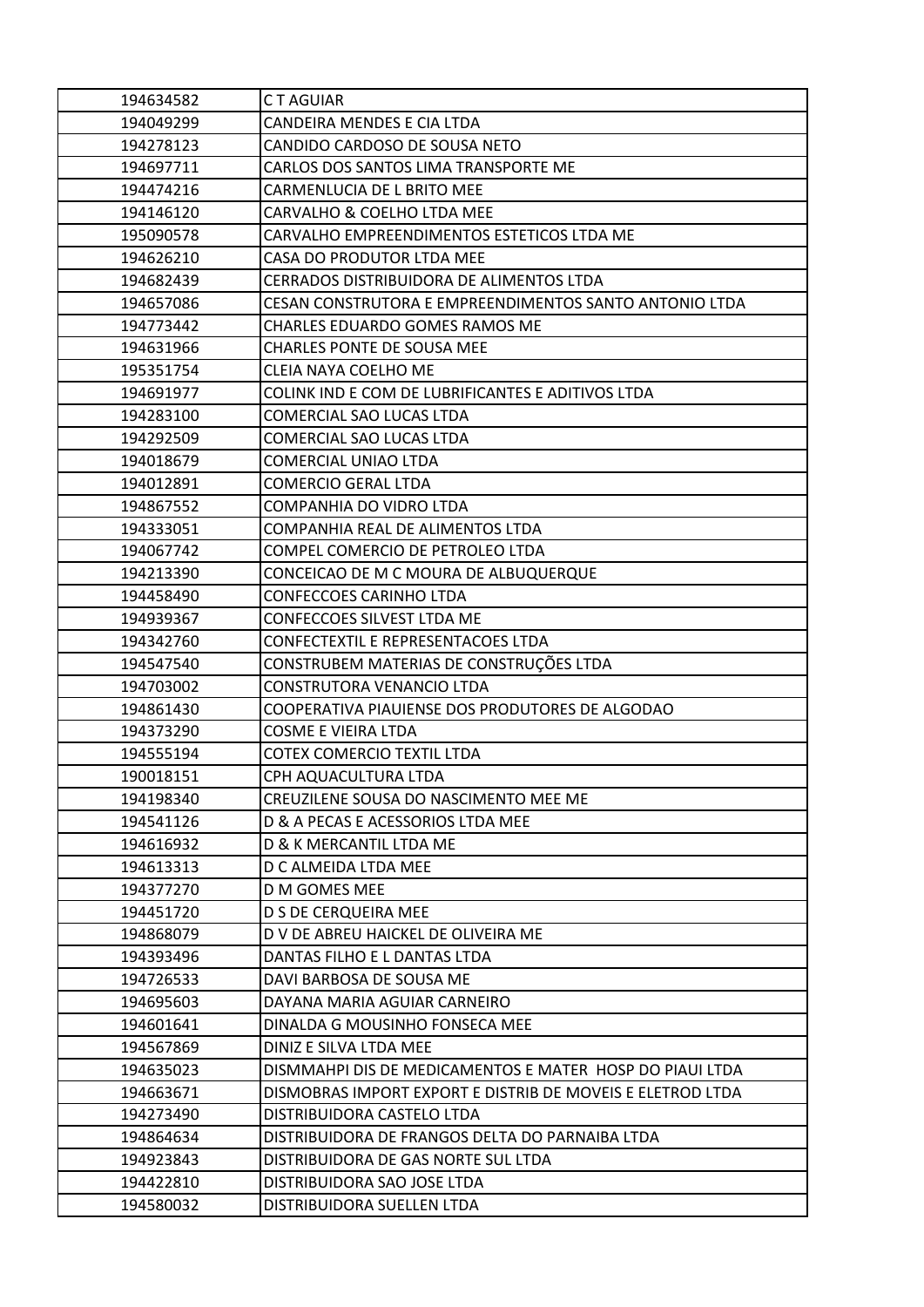| 194508226              | DJANDSON E C SA MEE                                  |
|------------------------|------------------------------------------------------|
| 194498255              | DK FASHION LTDA MEE                                  |
| 194635872              | DM MINERACAO LTDA                                    |
| 194483932              | DT G MACIEL MEE                                      |
| 194707024              | E ALVES DA SILVA BEBIDAS                             |
| 194604896              | E DE CASTRO REGO                                     |
| 194714390              | E L LUZ ME                                           |
| 194666549              | E S BENICIO                                          |
| 194491927              | ECOPEDRA IND COM E EXPORTACAO DE PEDRAS LTDA         |
| 194662675              | <b>EDESIO PEDRO JORGE</b>                            |
| 194693660              | EDGAR FONSECA DE AMORIM ME                           |
| 194675157              | EDIVALDO M DA SILVA                                  |
| 194631940              | EDVALDO SILVA FERNANDES ME                           |
| 194684482              | EDVAN NUNES DA ROCHA JUNIOR ME                       |
| 194623190              | EFESA COMERCIO E SERVIÇOS LTDA                       |
| 194719847              | ELANE INACIO DO VALE                                 |
| 194790266              | ELIEIDE GOMES DE MIRANDA E SILVA                     |
| 195005724              | <b>EMANOEL SILVA ANTUNES</b>                         |
| 195176340              | ERINALDO GONCALVES SOUSA                             |
| 194529460              | <b>ESPACO GASTRONOMICO LTDA MEE</b>                  |
| 194657213              | ETICA CONSTRUTORA LTDA                               |
| 194662691              | ETNA COMERCIO E REPRESENTACOES LTDA                  |
| 194208788              | EURICO J C CARVALHO                                  |
| 194642437              | F A A LANDIM                                         |
| 192127209              | F C ARAUJO                                           |
| 194306330              | F DAS CHAGAS SANTOS                                  |
| 194474550              | F M BARROS MEE                                       |
| 194639800              | F MENDES MEDEIROS ME                                 |
| 194434990              | F REBELO LTDA                                        |
| 194395812              | <b>F RIBEIRO NETO</b>                                |
| 194674843              | <b>FARMAIS LTDA ME</b>                               |
| 194828522              | FELIPE MARREIROS SANTOS                              |
| 194495965              | FERREIRA E SABINO COMERCIO E REPRESENTACAO LTDA      |
| 194541924              | FILTROLUB COMERCIO DE LUBRIFICANTES E FILTROS LTDA   |
| 194697010              | FLADILSON DA COSTA NOBRE ME                          |
| 194938786              | FLAVIO HOLANDA COSTA ME                              |
| 194480321              | FORTRAL PECAS E ACESSORIOS LTDA MEE                  |
| 194142680              | <b>FRANCINALDO SALES XAVIER</b>                      |
| 194553329              | FRANCISCA FELIX DOS SANTOS - MADEIREIRA - MEE        |
| 194694275              | FRANCISCO ALBERTO PORTELA DUARTE JUNIOR              |
| 194313212              | FRANCISCO DAS CHAGAS FERREIRA DE ALMEIDA ME          |
| 194004066              | FRANCISCO DE ANDRADE UCHOA                           |
| 194030598              | FRANCISCO DE ASSIS COSME                             |
| 194082865              | <b>FRANCISCO DE ASSIS COSME</b>                      |
| 194000281              | <b>FRANCISCO DE ASSIS COSME</b>                      |
| 194478025              | FRANCISCO DE ASSIS COSME                             |
| 194000338              | FRANCISCO DE ASSIS COSME                             |
|                        |                                                      |
| 194302580              | FRANCISCO DE ASSIS COSME                             |
| 194375340<br>194436560 | FRANCISCO DE ASSIS COSME<br>FRANCISCO DE ASSIS COSME |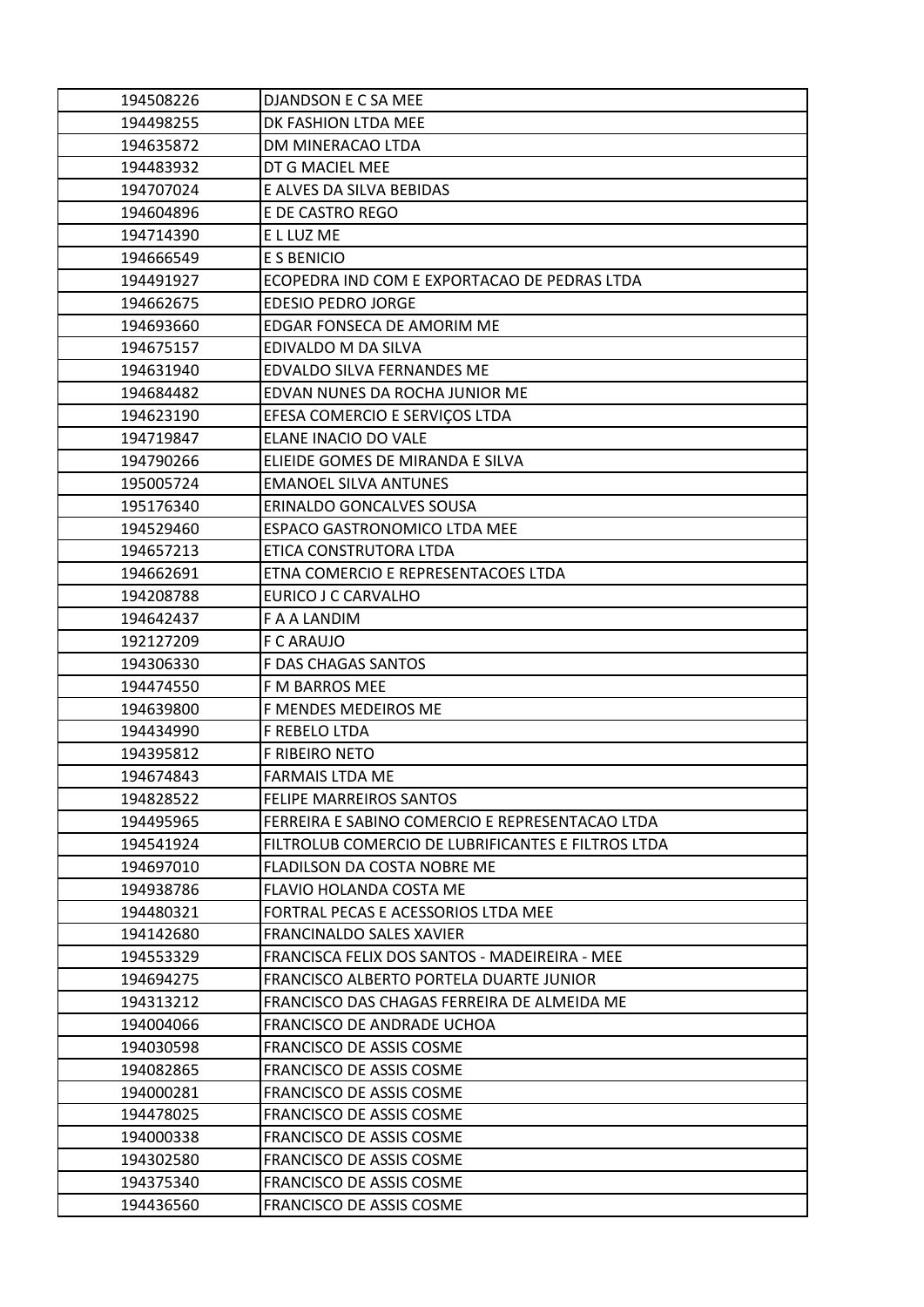|                        | FRANCISCO DE ASSIS COSME                              |
|------------------------|-------------------------------------------------------|
| 194864715              | FRANCISCO KENNED SOARES DE ARAUJO REIS                |
| 194030130              | FRANCISCO MARCIO DE ABREU SA                          |
| 194436772              | FRIGORIFICO DE BARRAS LTDA MEE                        |
| 194621405              | FRIGORIFICO INDUTRIAL REIS LTDA                       |
| 194823725              | G F VIANA CARDOSO CONFECCOES LTDA                     |
| 194379566              | <b>G M ROCHA</b>                                      |
| 194483762              | <b>G MELO COSTA MEE</b>                               |
| 194576051              | <b>GARDENIA E JUDITE LTDA</b>                         |
| 194565726              | GENADIA DECORAÇOES LTDA MEE                           |
| 194524604              | <b>GILBERTO ALVES DA SILVA MEE</b>                    |
| 194567940              | <b>GILVAN REZENDE BARROS FILHO MEE</b>                |
| 194554961              | GILVANI MORAIS ARAUJO CONFECÇOES MEE                  |
| 190004789              | GRANJA SANTA MADALENA LTDA                            |
| 194038190              | H C BARROS E CIA LTDA                                 |
| 195052820              | H R R DA FONSECA EIRELI - ME                          |
| 194308243              | HELVIDIO DA COSTA REGO MEE                            |
| 194751767              | I F LOBO                                              |
| 194651495              | I M DE ALMEIDA ME                                     |
| 194478580              | IMAPI INDUSTRIA DE MASSAS PIAUIENSE LTDA              |
| 194563200              | IMPORTADORA DE MAQUINAS LTDA                          |
| 194068757              | IND COM E REP FAMILIA UNIDA DE BETEL LTDA ME          |
| 194679780              | ISABEL COSTA SOUSA LTDA ME                            |
| 194684814              | J D ALVES DA SILVA                                    |
| 194656616              | J DE A SILVA SANTOS CALCADOS                          |
| 194587614              | J DE SOUSA ALVES BRANDAO LTDA                         |
| 194921239              | J ELISMAR A DE SOUSA ME                               |
| 194675963              | J F MEDICAMENTOS LTDA                                 |
| 194491137              | J G M DE SOUSA                                        |
| 194467163              | J L DOS SANTOS COMERCIO MEE                           |
| 194586650              |                                                       |
|                        | J M DE ARAUJO COMERCIO                                |
| 194398773              | J M S MONCAO                                          |
| 194049639              | J R PESSOA NETO                                       |
| 194726339              | JRS & LIMA LTDA ME                                    |
| 194490734              | J TAVARES SOARES MEE                                  |
| 194665860              | JACIANO DA PENHA NERI                                 |
| 194684881              | JAIME ANTONIO MONTEIRO DE SOUSA NETO                  |
| 195055314              | JAIR BATISTA DE SOUSA ME                              |
| 195077814              | JAMES DYON SANTOS DE MOURA ME                         |
| 194579786              | JANETE DE SOUSA MEE                                   |
| 194626989              | JAQUELINE FERREIRA FENELON DE ALMEIDA ME              |
| 194444848              | JOAO DA CRUZ PEREIRA DA SILVA MEE                     |
| 195224302              | JOAO FRANCISCO REIS ME                                |
| 192076035              | JOAO RIBEIRO DOS SANTOS NETO ME                       |
| 194588440              | JOAO SARAIVA DA SILVA ME                              |
| 194053750              | <b>JOAQUIM MARMORACI FILHO</b>                        |
| 194278395              | JOSE CARLOS MARTINS E CIA LTDA                        |
| 194056040              | JOSE CARVALHO NETO E CIA                              |
| 194263827<br>194651070 | JOSE DA LUZ DA SILVA MEE<br>JOSE DIEGO COUTO DA SILVA |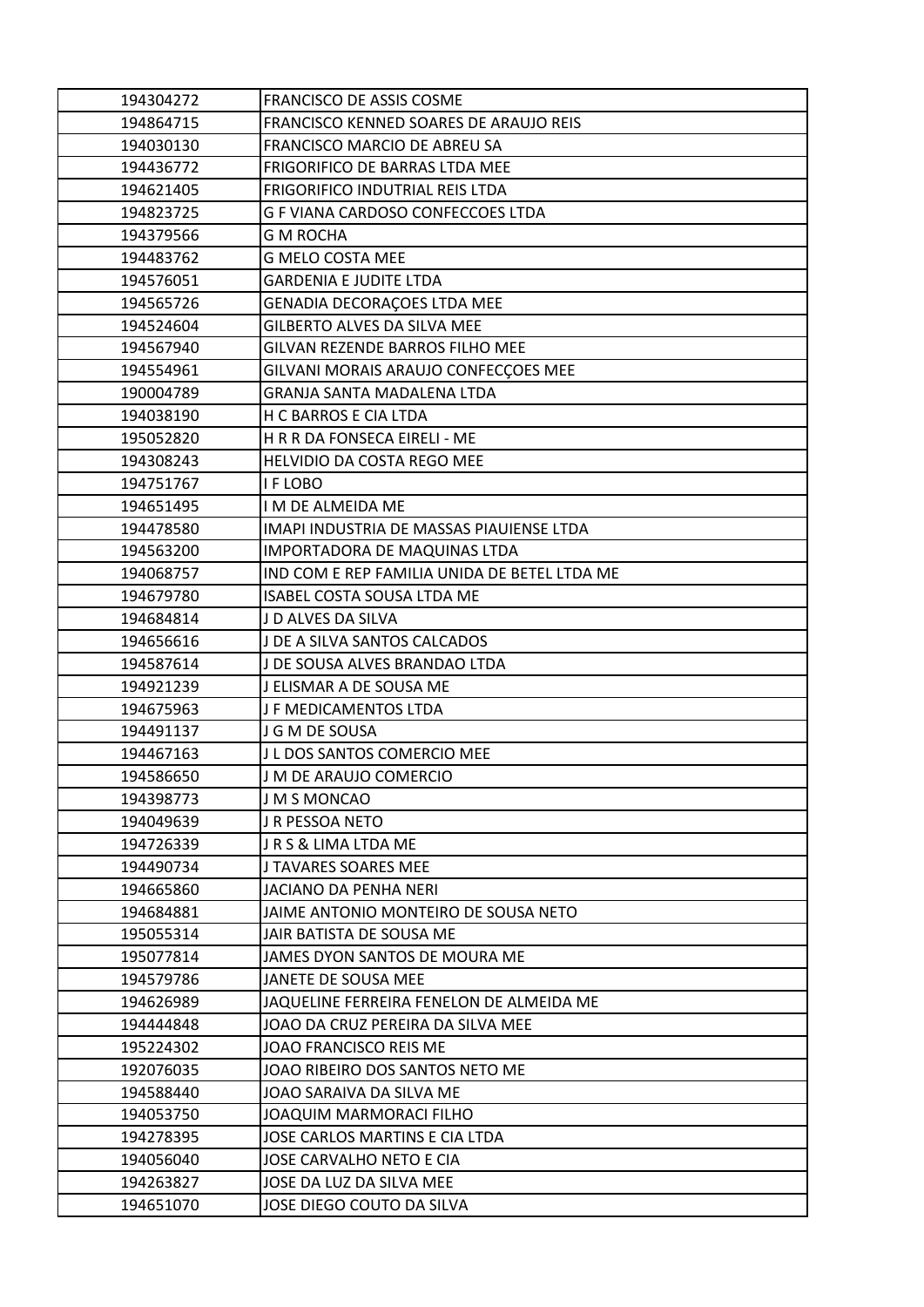| 194560171 | JOSE DOS ANJOS COMERCIO                                     |
|-----------|-------------------------------------------------------------|
| 194672450 | JOSE FERREIRA DOS SANTOS FILHO ME                           |
| 194578038 | <b>JOSE LAZARO SOARES</b>                                   |
| 194482480 | <b>JOSE LIRA CAVALCANTE MEE</b>                             |
| 192017080 | JOSE RENOR BORGES DE CASTRO MEE                             |
| 194765636 | JOSE RONALDO LIMEIRA DA SILVA                               |
| 194318257 | <b>JOSELIAS BERNARDES LIMA</b>                              |
| 194696952 | JUCINEIA DE CASTRO BRAZ AQUINO ME                           |
| 194752313 | JUVENAL PEDRO DO NASCIMENTO                                 |
| 194596893 | K J SILVA & CIA LTDA                                        |
| 194424774 | KARLA REJANE DOS SANTOS SILVA BRITO MEE                     |
| 194828751 | KAROLINY RAIANNY LUZ ME                                     |
| 194744370 | L C DA CRUZ SOUSA                                           |
| 194421112 | L F V DE SOUZA MEE                                          |
| 195160827 | L M M SILVA PRODUTOS ALIMENTICIOS                           |
| 194440435 | L M PINTO INDUSTRIA E COMERCIO MEE                          |
| 194063593 | <b>L RODRIGUES CIA LTDA</b>                                 |
| 194693260 | LEILIANE MARIA DA SILVA ME                                  |
| 194017761 | LEITE E MENDES LTDA                                         |
| 195159438 | LEUDIANE ARAUJO SOUSA ME                                    |
| 194792048 | LINA CRISTINA ALCOBACA ME                                   |
| 194524728 | <b>L&amp;L LOGISTICA LTDA</b>                               |
| 194009165 | LOJAS ORIENTAL LTDA                                         |
| 194639525 | LOYDE MENDES RODRIGUES                                      |
| 194583554 | LUCIANA PEREIRA DE SOUSA MEE                                |
|           |                                                             |
| 194247244 | LUCIANO VALERIO DA SILVA ME                                 |
| 194670767 | LUCIVAL ALVES DE CARVALHO                                   |
| 194709302 | LUIZ FRANCISCO NASCIMENTO ARTIGOS ESPORTIVOS                |
| 192122304 | LUIZ JOSE DE SOUSA MEE                                      |
| 194350495 | M ARAUJO SANTOS                                             |
| 194269604 | <b>M B ANDRADE</b>                                          |
| 194484068 | M B W LTDA ME                                               |
| 194397734 | M C MODAS LTDA                                              |
| 194491668 | M C SOUSA DE ALMEIDA MEE                                    |
| 194260828 | M D BARBOSA VIEIRA MEE                                      |
| 194550966 | M DOS SANTOS G SOUSA MEE                                    |
| 194416925 | M E S PETROLEO LTDA                                         |
| 194434346 | M I S CAMPELO RODRIGUES MEE                                 |
| 194678130 | M J ARAUJO SILVA PADARIA                                    |
| 194673006 | M MORAIS MAGALHAES                                          |
| 194652203 | M P RODRIGUES DE ARAUJO ME                                  |
| 194512380 | M R SOARES NETO COMERCIO MEE                                |
| 194651410 | M ROMMELL SALES BARBOSA ME                                  |
| 194345645 | M S D ROCHA LTDA                                            |
| 194369129 | MADAL MADEIREIRA DA AMAZONIA LTDA                           |
| 194861368 | MAI JIAN MING & CHEN DONGQIANG LTDA                         |
| 194237877 | MANOEL GILVAN SARAIVA SOBRINHO ME                           |
| 194023796 | <b>MANOEL GOMES FILHO</b>                                   |
| 194054845 | <b>MANOEL PEREIRA VERAS</b><br>MARIA ANTONIA DE ALENCAR MEE |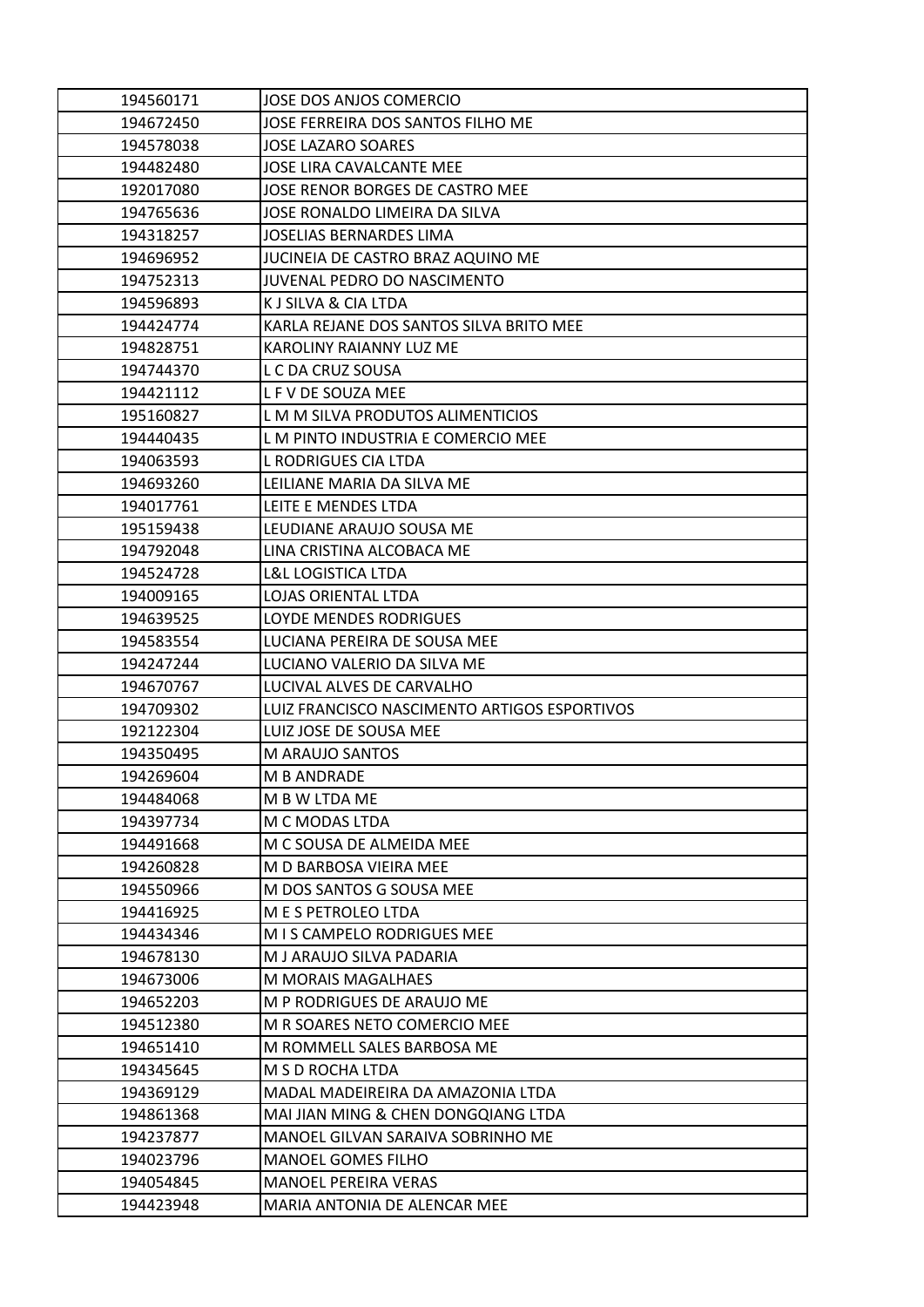| 194344932              | <b>MARIA DE LOURDES NUNES DOS SANTOS</b>         |
|------------------------|--------------------------------------------------|
| 194432254              | MARIA DO CARMO DE LIRA VIANA MEE                 |
| 194541355              | MARIA DO CARMO MESQUITA                          |
| 194598888              | MARIA DO LIVRAMENTO FONTENELE MEE                |
| 194435865              | MARIA DO S R DE ARAUJO                           |
| 194586634              | MARIA DO SOCORRO CARDOZO MACHADO MEE             |
| 194791300              | MARIA DO SOCORRO DE OLIVEIRA LIMA MEE            |
| 194355012              | MARIA HELENA DA ROCHA                            |
| 192022970              | MARIA JOSE DE SOUZA GERSTEN MEE                  |
| 194466167              | MARIA R P DA SILVA BRITO                         |
| 194559726              | <b>MARILENE CABRAL AIRES</b>                     |
| 194385485              | <b>MARQUES E SOUSA LTDA</b>                      |
| 194716694              | <b>MERCANTIL JUNIOR LTDA</b>                     |
| 194822290              | MONISE IBIAPINO DE SOUSA ME                      |
| 194757102              | <b>MULT MOTOS VEICULOS LTDA</b>                  |
| 194644529              | <b>MULTIBENS LTDA</b>                            |
| 194710050              | MULTLUZ CONSTRUCOES E SERVICOS GERAIS LTDA       |
| 194771687              | N DE O RAMOS                                     |
| 194527131              | N P DE AMORIM                                    |
| 194408566              | NEW LATAS AUTOPECAS LTDA                         |
| 194411630              | NOELIA ALVES DA SILVA MEE                        |
| 194574776              | NORDESTE LOGISTICA LTDA                          |
| 194868141              | NORDESTE SEGURANCA E TRANSPOTE DE VALORES LTDA   |
| 194377059              | NOVA DIESEL LTDA                                 |
| 194008525              | NOVATERRA VEICULOS PECAS E SERVICOS LTDA         |
| 194101851              | O S COUTO                                        |
|                        |                                                  |
| 194325814              | ODIVAL DO SOCORRO COSTA SEREJO MEE               |
| 194037134              | <b>ODON ALVES CUSTODIO</b>                       |
| 194526046              | OLIVIA CANTUARIO DE ASSUNCAO BARBOSA             |
| 194419541              | OSVALDO ANDRADE ARAGAO                           |
| 192026658              | P RODRIGUES DE ANDRADE MEE                       |
| 194735125              | P S DA SILVA PECAS PARA MOTOCICLETAS ME          |
| 194696545              | P S RABELO                                       |
| 194558258              | P S SOUZA & CIA LTDA                             |
| 194418162              | PADARIA IMPERATRIZ LTDA MEE                      |
| 194246620              | PALAIS LTDA                                      |
| 194456676              | PAULO DO REGO CARVALHO MEE                       |
| 194329950              | PE COM PE CALCADOS & MODAS LTDA                  |
| 194457303              | PETRACO MATERIAIS DE CONSTRUCAO LTDA             |
| 194335283              | PRECON PRE MOLDADOS CONST E COMERCIO LTDA        |
| 194620077              | PRODUTOS MEDICOS BIOMEDICA                       |
| 194635473              | PTM EMPREENDIMENTOS LTDA                         |
| 194059863              | QUIMICAL INDUSTRIA E COMERCIO DE TINTAS LTDA     |
| 194501914              | R A S CAVALCANTE MEE                             |
| 194653544              | R C PORTO DE GOIS                                |
| 194456218              | R DE ASSUNCAO SOARES MEE                         |
| 194674673              | R DOS SANTOS SOUSA                               |
| 194795616              | R G DE JESUS PINHO                               |
| 194181553<br>194688089 | R N MARTINS E CIA LTDA<br>R O CARVALHO ARMARINHO |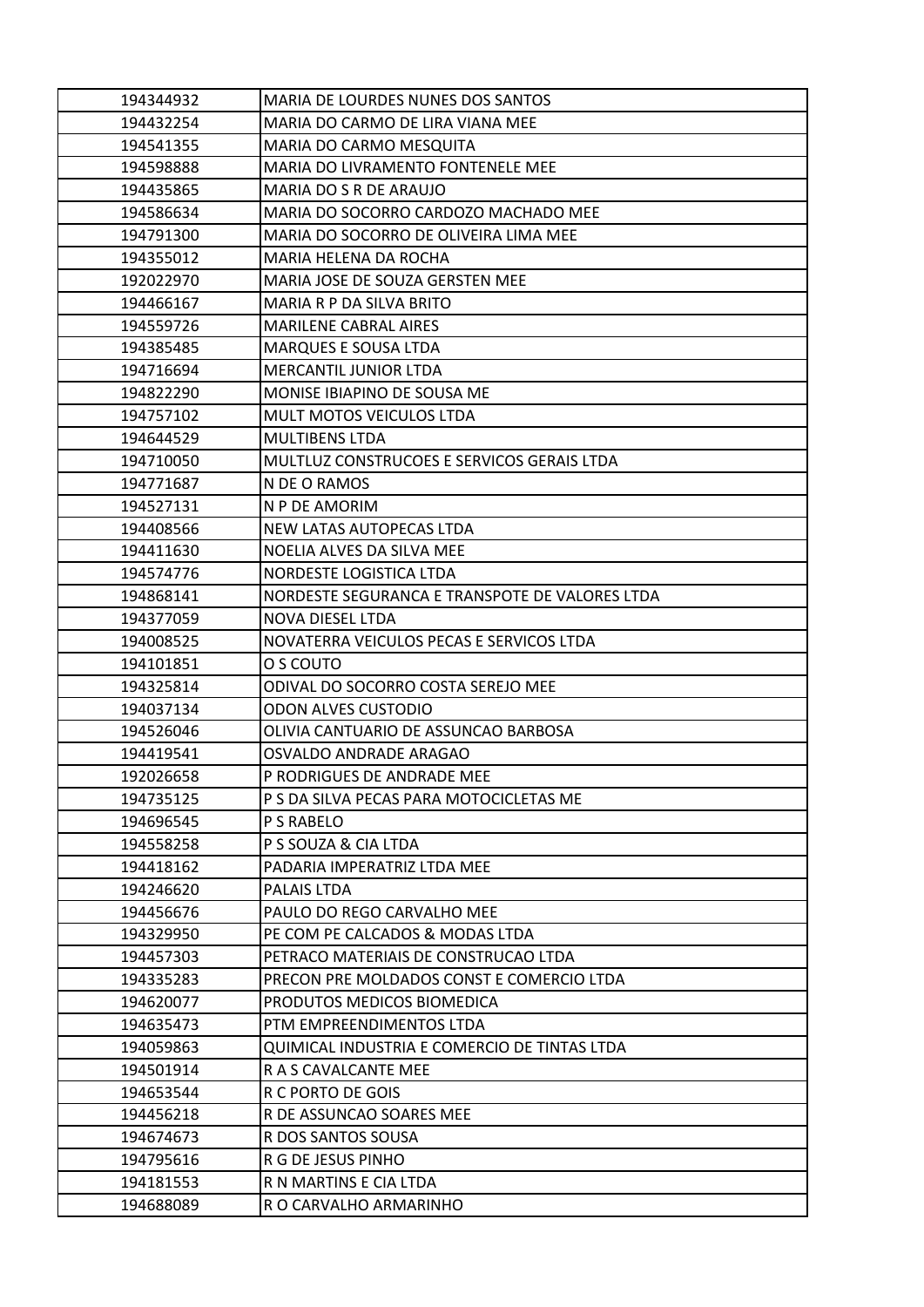| 194659089 | R R FRANCO SOARES ME                     |
|-----------|------------------------------------------|
| 194474429 | R RODRIGUES DA SILVA COMERCIO MEE        |
| 194674061 | RACHEL E SILVO LTDA                      |
| 194615529 | RAIMUNDO NONATO DO NASCIMENTO SANTOS MEE |
| 194180247 | RAUL DA COSTA FILHO                      |
| 193013630 | RBM CONSULTORIA E CONSTRUCAO LTDA        |
| 194529444 | REKINTE MATERIAIS DE CONSTRUCAO LTDA     |
| 194896382 | RICARDO DA SILVA BRITO VESTUARIO ME      |
| 194673146 | ROBSON REGIS DE MOURA LYRA BEZERRA       |
| 194790681 | RODRIGUES CONSTRUCOES LTDA               |
| 194474895 | RONNEY IRLAN L SOARES MEE                |
| 194564142 | ROSIMEIRE SOARES DA ROCHA MEE            |
| 194440036 | ROZA MARIA DE ALMEIDA E SILVA MEE        |
| 194587193 | S - 8 CAFE LTDA                          |
| 194673790 | S C C DOS SANTOS ME                      |
| 194514250 | S M CARVALHO CRUZ MEE                    |
| 194527999 | S M DE OLIVEIRA COMERCIO                 |
| 194757960 | S N DE GEUS ME                           |
| 194662683 | S R DE MELO RIBEIRO ME                   |
| 194605574 | S S DE ARAUJO COMERCIO MEE               |
| 194026949 | SAFRA IRRIGACAO COMECIO E SERVICOS LTDA  |
| 194291367 | SANTA CLARA COMERCIAL LTDA               |
| 194610241 | SENTEL SISTEMAS DE TELECOMUNICAÇOES LTDA |
| 194690571 | SERVPREST LTDA                           |
| 194653536 | <b>SERVPREST LTDA</b>                    |
| 194427188 | SERVULO CARVALHO DE SOUSA                |
| 194922340 | SILVA & RODRIGUES BIJUTERIAS LTDA ME     |
| 194661792 | SILVA BRITO CONSTRUCOES E PROJETOS LTDA  |
| 195223446 | SILVIA DE SOUSA OLIVEIRA ME              |
| 194706745 | SIRLEI DE MARI MINIMERCADO               |
| 194606651 | SMART COMERCIO E SERVICOS LTDA ME        |
| 194066495 | STAND MOVEIS COM E REPRESENTACOES LTDA   |
| 194448592 | STENIO ANDERSON BACELAR DO VAL           |
| 194716350 | <b>STEREO AUTO SERVICOS LTDA ME</b>      |
| 194628485 | T A DOS SANTOS FILHO MEE                 |
| 194532658 | T J OLIVEIRA                             |
| 194455629 | TELECOMUNICACAO E CIA LTDA               |
| 194775216 | THEMAX DISTRIBUIDORA LTDA                |
| 194501094 | <b>TODALINDA LTDA</b>                    |
| 194652238 | TRANSPORTADORA BARRETO LTDA              |
| 194090825 | V M M FREIRE ALVES E CIA LTDA            |
| 194616100 | V MACHADO CARVALHO MEE                   |
| 194505227 | <b>VICTORIA AUTOS LTDA</b>               |
| 194708756 | W S DA SILVA VESTUARIO                   |
| 194701115 | <b>WT CARRIEL</b>                        |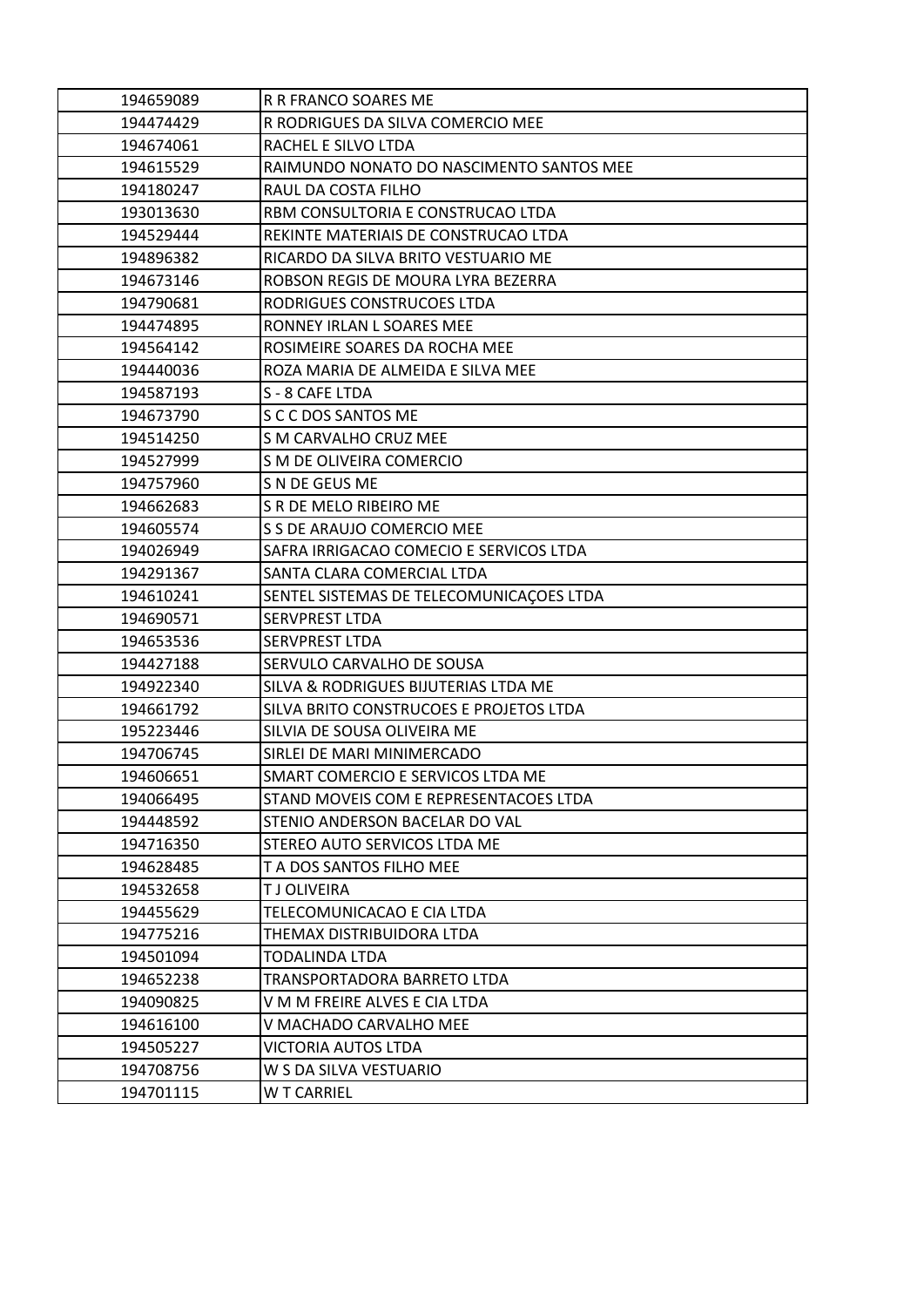## **ATO DECLARATÓRIO GASEC Nº 02/2015**

| <b>ENDEREÇO</b>                             |
|---------------------------------------------|
| <b>AVE CORONEL CORDEIRO355CENTRO</b>        |
| RUA JOSE CANDIDO GAIOSO208CENTRO            |
| RUA ALMIRANTE GERVASIO SAMPAIO05CENTRO      |
| RUA RAIMUNDO PEDRO480VILA KOLPING           |
| <b>CNJ SACI2SACI</b>                        |
| <b>AVE PINHEIRO MACHADO1247PIAUI</b>        |
| RUA DAVID CALDAS419CENTRO                   |
| <b>AVE LIRA PORTELA950CENTRO</b>            |
| AVE PINHEIRO MACHADO1770BOA ESPERANCA       |
| RUA FERNANDO DRUMOND484CENTRO               |
| AVE HENRY WALL DE CARVALHO8373AREIAS        |
| <b>RUA RIACHUELO56CENTRO</b>                |
| RUA RUI BARBOSA855CENTRO                    |
| AVE ININGA1201JOQUEI                        |
| PCA CESAR CALS97CENTRO                      |
| <b>AVE GOV ALBERTO SILVA266CENTRO</b>       |
| RUA 25 DE DEZEMBRO374SAO FRANCISCO          |
| PCA GERVASIO COSTA1138CENTRO                |
| <b>ROD PI 0514CANCELA</b>                   |
| RUA DR FRANCISCO CORREIA710CENTRO           |
| FAZ SAO PAULOS/NZONA RURAL                  |
| RUA PEDRO VASCONCELOS2170SAO JOAO           |
| AVE ADERSON FERREIRA98CENTRO                |
| PCA ANTONIO DO MONTE914CENTRO               |
| RUA 13 DE MAIO2756PIO XII                   |
| AVE DOS EXPEDICIONARIOS370SAO JOAO          |
| RUA ARNALDO FERREIRA DE CARVALHO427CENTRO   |
| VIL NOVA SANTA ROSA1ZONA RURAL              |
| RUA FRUTUOSO PACHECO196CATUMBI              |
| PCA BARAO DE GURGUEIACENTRO                 |
| RUA PRIMEIRO DE MAIO2808AEROPORTO           |
| lFAZ CANTO DO XIXASNZONA RURAL              |
| AVE MIGUEL ROSA4586NOSSA SENHORA DAS GRACAS |
| RUA PROFESSOR BEM626CENTRO                  |
| RUA LISANDRO NOGUEIRA1377CENTRO             |
| RUA RIACHUELO438CENTRO                      |
| lFAZ COMPRIDAZONA RURAL                     |
| <b>AVE BUCAR NETO387CENTRO</b>              |
| IAVE PRINCIPALBELA VISTA                    |
| <b>AVE ANTONIO GAIOSO96CENTRO</b>           |
| IROD PI 141ZONA RURAL                       |
| ICNJ DIRCEU ARCOVERDE IIDIRCEU ARCOVERDE    |
| IRUA FLORIANO PEIXOTO56CENTRO               |
| IROD BR 230864SAMBAIBA                      |
| RUA JOSE DO PATROCINIO1133PICARRA           |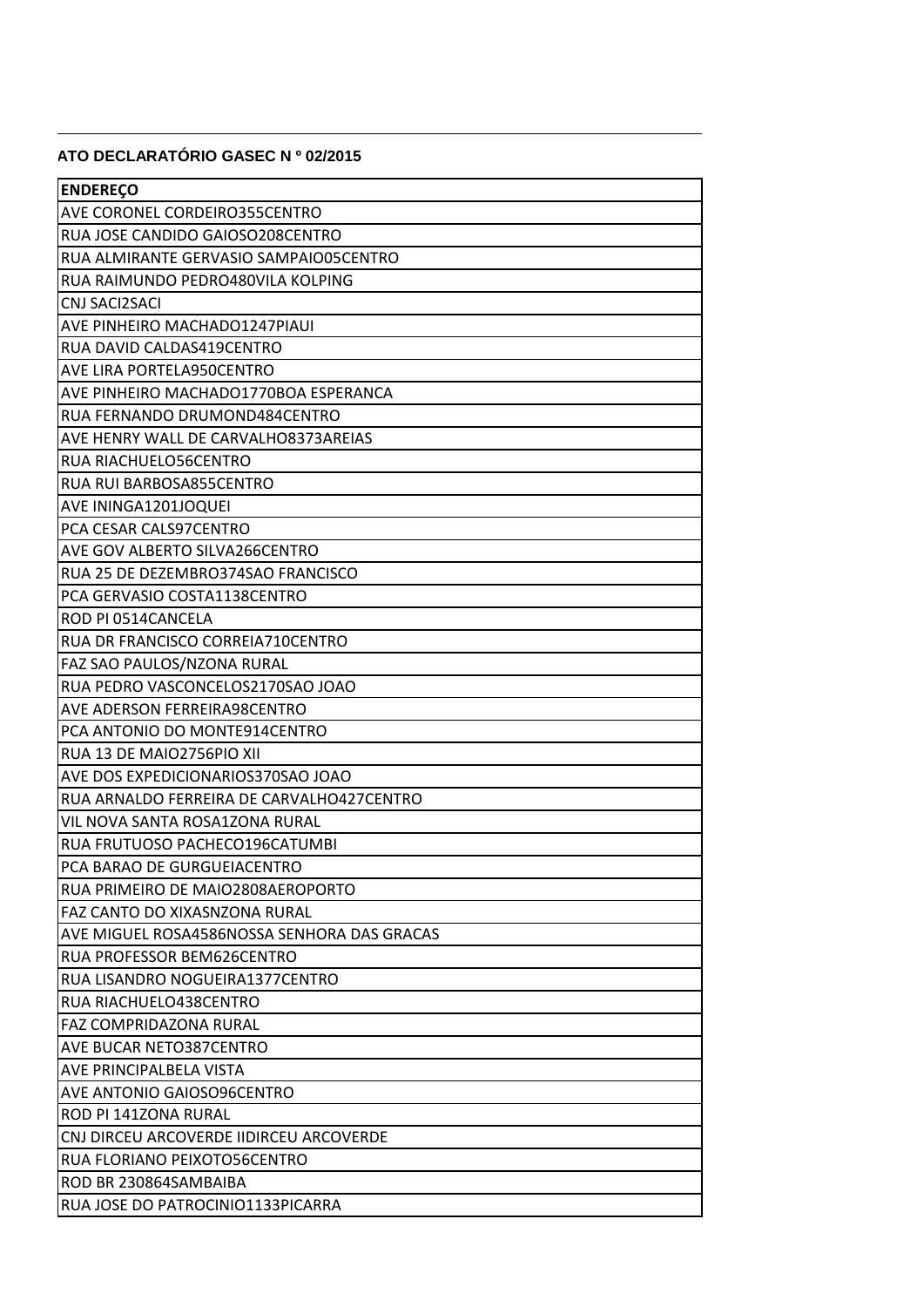| AVE DEPUTADO PINHEIRO MACHADO1541PIAUI                     |
|------------------------------------------------------------|
| RUA JOSE DE MELO581CENTRO                                  |
| RUA BENEDITO DOS SANTOS LIMA664PINDORAMA                   |
| PCA DO MERCADOCENTRO                                       |
| RUA WALFRAN BATISTA502SAO JOAO                             |
| PCA CORONEL BORGES56CENTRO                                 |
| TRV MILAD KALUME13CENTRO                                   |
| RUA JULIA ROCHAS/N1CENTRO                                  |
| RUA PROJETADA 25S/N1PARQUE 05 DE JULHO                     |
| PCA NOE CARVALHO141CENTRO                                  |
| AVE FRANCISCO BORGES DOS SANTOS1015JOAO XXIII              |
| PCA ISAIAS COELHO532CENTRO                                 |
| <b>RUA D605DISTRITO INDUSTRIAL</b>                         |
| RUA AVELINO FREITAS402CENTRO                               |
| PCA JOSE FERREIRA206CENTRO                                 |
| RUA JORGE JOAO TAJRA837SAO CRISTOVAO                       |
| AVE VALTER ALENCAR1101VERMELHA                             |
| AVE SEN JOAQUIM PIRES406CENTRO                             |
| RUA RIACHUELO3603TABULETA                                  |
| AVE BARAO DE CASTELO BRANCO2087MONTE CASTELO               |
| AVE JOSE TAPETY38CENTRO                                    |
| RUA LIONS CLUBE4392SATELITE                                |
| <b>AVE HIGINO CUNHA615PICARRA</b>                          |
| AVE CENTENARIO1899AEROPORTO                                |
| AVE SAO RAIMUNDO130PICARRA                                 |
| RUA SAO FRANCISCO243CENTRO                                 |
|                                                            |
| RUA PAU BRASILS/NPORTAL DOS CERRADOS                       |
| RUA PICOS36GUARITA                                         |
| AVE BARAO DE GURGUEIA1146VERMELHA                          |
| <b>FAZ RECANTODISTRITO MIXIRIQUEIRAS</b>                   |
| RUA DAVID CALDAS1131VERMELHA                               |
| AVE MIGUEL ROSA5786NOSSA SENHORA DAS GRACAS                |
| RUA PRIMEIRO DE MAIO2838AEROPORTO                          |
| AVE DOS EXPEDICIONARIOS370SAO JOAO                         |
| RUA CEL JOSE MENDES DA ROCHACENTRO                         |
| RUA MACHADO276CENTRO                                       |
| RUA SAMUEL MORSE2454HORTO                                  |
| RUA SANTANA VELOSO465CENTRO                                |
| RUA PAULISTANA2677SAO PEDRO                                |
| RUA FRANCISCO CORREIA659CENTRO                             |
| RUA SAO JOAO525CENTRO                                      |
| AVE MARIA ANTONIETA BURLAMAQUI4974SANTA LIA                |
| RUA SANTA LUZIA2250CENTRO                                  |
| AVE PEDRO FREITAS2127SAO PEDRO                             |
| RUA SANTA MADALENA4700SANTA LUZIA                          |
| EST BR 402, ESTRADA PARNAIBA CHAVALS/NPOVOADO LAGOA DANTAS |
| RUA JOAO GONCALVES FILHO270ALTO DA GUIA                    |
| RUA FELIX PACHECO750CENTRO                                 |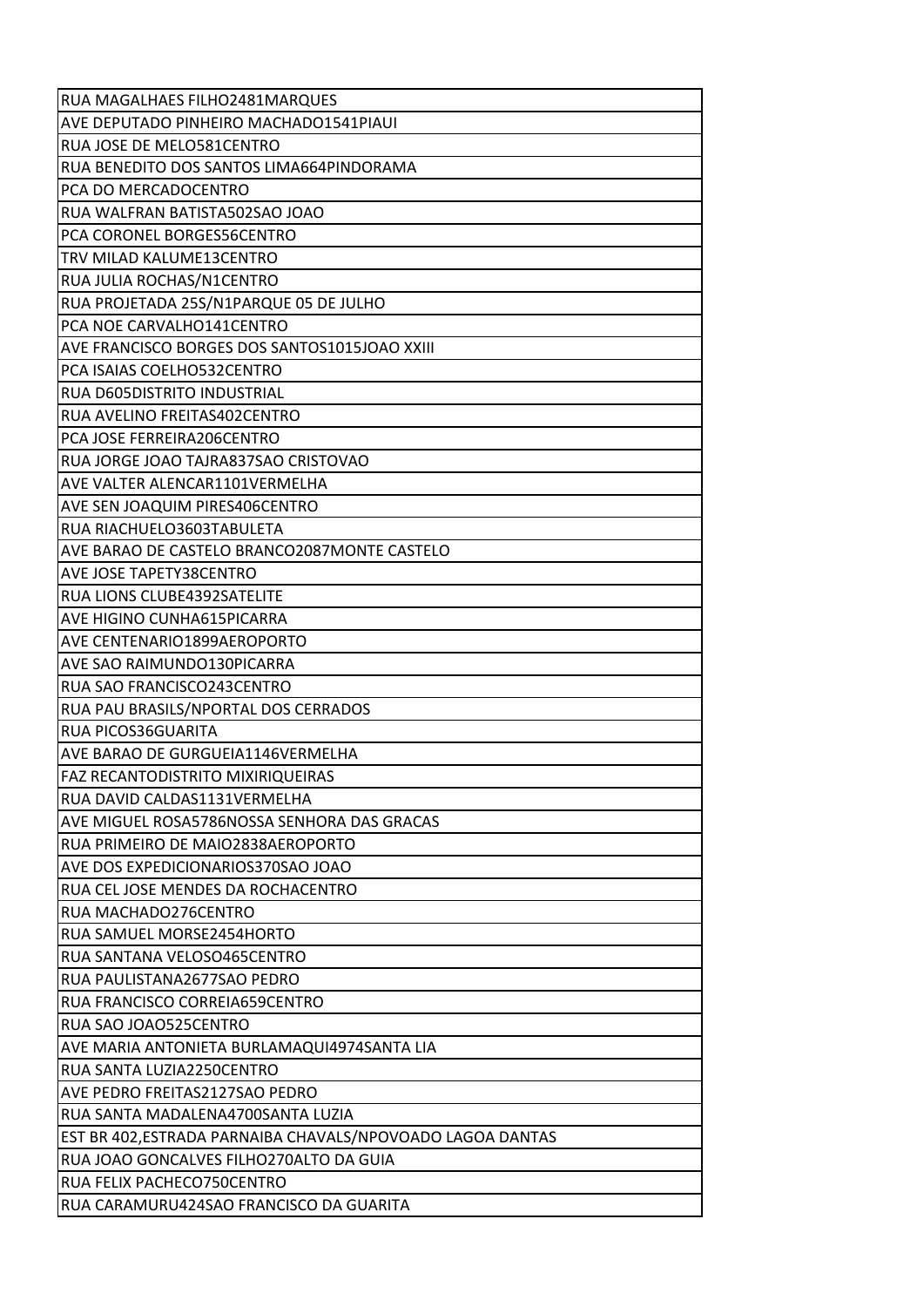| AVE BARAO DE GURGUEIA2454VERMELHA                                    |
|----------------------------------------------------------------------|
| CNJ DIRECEU ARCOVERDE II04DIRCEU ARCOVERDE II                        |
| RUA ANISIO DE ABREU519CENTRO                                         |
| <b>AVE DEPUTADO ULISSES GUIMARAES1460PROMORAR</b>                    |
| RUA FRANCISCO PRADO69SAO JOAO                                        |
| AVE ARMANDO CAJUBA2101CEARA                                          |
| RUA VEREADOR WILSON ARAGAO197CENTRO                                  |
| AVE DEPUTADO PINHEIRO MACHADO2131PIAUI                               |
| ROD BR 404ZONA RURAL                                                 |
| RUA FRANCISCO BEM VINDO33CEMITERIO                                   |
| ROD CANTO DO BURITI SAO RAIMUNDO NONATO - PI 140 KM 22S/N ZONA RURAL |
| CNJ RENASCENCA IIRENASCENCA                                          |
| IRUA CLEMENTINO RIBEIRO111CENTRO                                     |
| <b>AVE GETULIO VARGAS741CENTRO</b>                                   |
| AVE DOS EXPEDICIONARIOS765SAO JOAO                                   |
| AVE JOAQUIM CANUTO DE MELO41CENTRO                                   |
| <b>RUA JOSE SALUSTIANOS/NCENTRO</b>                                  |
| RUA JOAO CABRAL719CENTRO                                             |
| RUA LIDIA CAVALCANTE856AGUA BRANCA                                   |
| IRUA AGNELO PEREIRA DA SILVA2315SAO JOAO                             |
| <b>AVE RAIMUNDO MARQUESS/NCENTRO</b>                                 |
| RUA PROFESSOR DOMICIO MAGALHAES3842RECANTO DAS PALMEIRAS             |
| PCA DEZESSEIS DE AGOSTO492SAO CRISTOVAO                              |
| IAVE PINHEIRO MACHADO965RODOVIARIA                                   |
| <b>RUA PADRE UCHOA606CENTRO</b>                                      |
| RUA LOURIVAL MESQUITA2525SANTA MARIA DA CODIPI                       |
| IRUA CARAMURU839SAO FRANCISCO                                        |
| AVE JOSE FCO DE ALMEIDA NETO13DIRCEU ARCOVERDE I                     |
| <b>RUA PICOS3114PICARRA</b>                                          |
| <b>CNJ PROMORARPROMORAR</b>                                          |
| RUA SAO JOAO650CENTRO                                                |
| AVE CASSEMIRO BARRADAS1149CENTRO                                     |
| RUA OLAVO BILAC2240CENTRO                                            |
| IAVE BARAO DE GURGUEIA3110VERMELHA                                   |
| AVE JOSE MARIA DE LIMA1273CENTRO                                     |
| AVE CANDIDO COELHO1307CENTRO                                         |
| IAVE MIGUEL ROSA6718PIO XII                                          |
| IRUA LUIS RIBEIRO106CENTRO                                           |
| IAVE SANTO ANTONIO1914SAO LUIS                                       |
| RUA MARECHAL PIRES FERREIRA1542NOSSA SENHORA DE FATIMA               |
| AVE EURIPEDES DE AGUIAR197CENTRO                                     |
| RUA MANOEL NOGUEIRA LIMA149CENTRO                                    |
| IPCA CEL ORLANDO CARVALHO307CENTRO                                   |
| <b>AVE GETULIO VARGAS288CENTRO</b>                                   |
| IRUA 13 DE MAIO151CENTRO                                             |
| IRUA SAO BENEDITO84BOMBA                                             |
| RUA ANIBAL MARTINS413CENTRO                                          |
| IRUA RIACHUELO550CENTRO                                              |
| <b>RUA PICOS36GUARITA</b>                                            |
| AVE IND GIL MARTINS1540TABULETA                                      |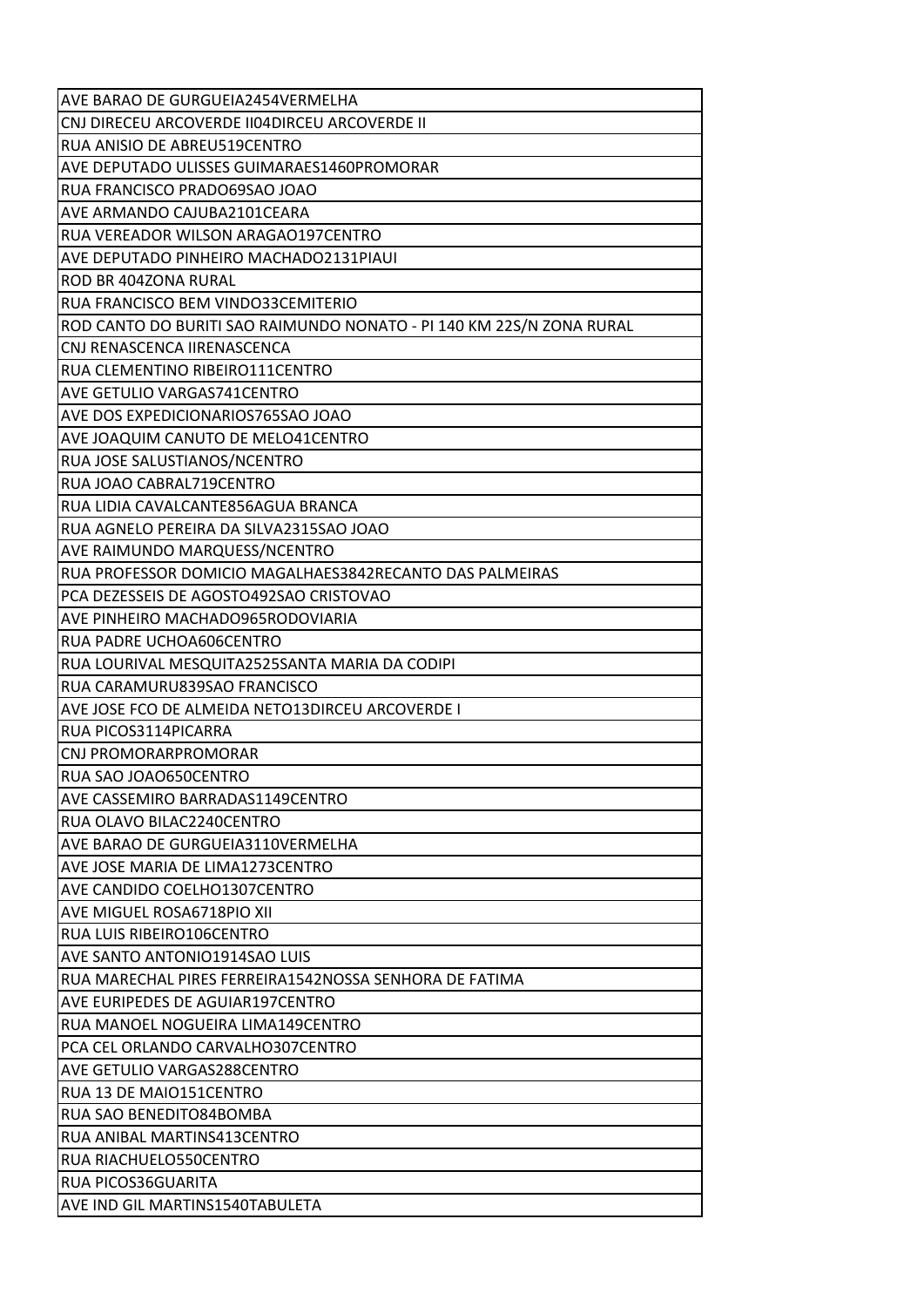| AVE SENADOR HELVIDIO NUNES601CATAVENTO      |
|---------------------------------------------|
| RUA SANTOS DUMONT470CENTRO                  |
| PCA CEL ORLANDO CARVALHO353CENTRO           |
| RUA SAO JOSECENTRO                          |
| ROD TERESINA/DAVID CALDASPOVOADO CHAPADINHA |
| RUA TREZE DE MAIO411CENTRO                  |
| RUA BELIZARIO DA CUNHA543SAO JOAO           |
| RUA BERTOLINIO FILHO480CENTRO               |
| AVE CORONEL CORDEIRO325CENTRO               |
| AVE CAPITAO CLARO460NOVA PARNAIBA           |
| RUA SAO FRANCISCO163GUABIRABA               |
| RUA LUIZ RIBEIRO136CENTRO                   |
| JAR ESPERAN¿A33BOA ESPERANCA                |
| LOC LAJINHAZONA RURAL                       |
| RUA LIZANDRO NOGUEIRA925CENTRO              |
| RUA SENADOR TEODORO PACHECO1090CENTRO       |
| PCA CEL ORLANDO CARVALHO314CENTRO           |
| RUA LISANDRO NOGUEIRA857CENTRO              |
| AVE DOS EXPEDICIONARIOS370SAO JOAO          |
| <b>RUA E90DISTRITO INDUSTRIAL</b>           |
| AVE PEDRO FREITAS2175SAO PEDRO              |
| FAZ NOVA FE IZONA RURAL                     |
| AVE PRESIDENTE GETULIO VARGAS385CENTRO      |
| RUA RIBEIRO GONCALVES186CENTRO              |
| PCA CORONEL JONAS14CENTRO                   |
| RUA SOTERO NOGUEIRA LIMA430CENTRO           |
| RUA BANDEIRANTES30BOA ESPERANCA             |
| AVE SANTOS DUMONT665VILA OPERARIA           |
| AVE TRANSVERSAL III1520PROMORAR             |
| RUA COELHO RODRIGUES1239CENTRO              |
| RUA SENADOR GERVASIO255CENTRO               |
| ROD PI 21120CENTRO                          |
| TRV MIRANDACENTRO                           |
| AVE BUCAR NETO794CENTRO                     |
| RUA FELIX PACHECO1047CENTRO                 |
| ROD BR 230260SAMBAIBA                       |
| AVE BARAO DE CASTELO BRANCO282CIDADE NOVA   |
| RUA FERNANDO DRUMOND501CENTRO               |
| RUA DIAS DAVILA89CENTRO                     |
| PCA MINOR FIRMINO DE SOUSA33CENTRO          |
| RUA RAIMUNDO GALDINO414CENTRO               |
| PCA JOSE MOREIRA DOS SANTOS510CENTRO        |
| RUA BECA VASCONCELOS905NAZARIA              |
| RUA OTAVIO MEDEIROS109CENTRO                |
| RUA SILVA JARDIM510CENTRO                   |
| RUA PEDRO II1022CENTRO                      |
| RUA JOSE GUIMARAES700CENTRO                 |
| RUA SENADOR TEODORO PACHECO852CENTRO        |
| AVE PEDRO FONSECA312CENTRO                  |
|                                             |
| RUA DA REPUBLICA102CENTRO                   |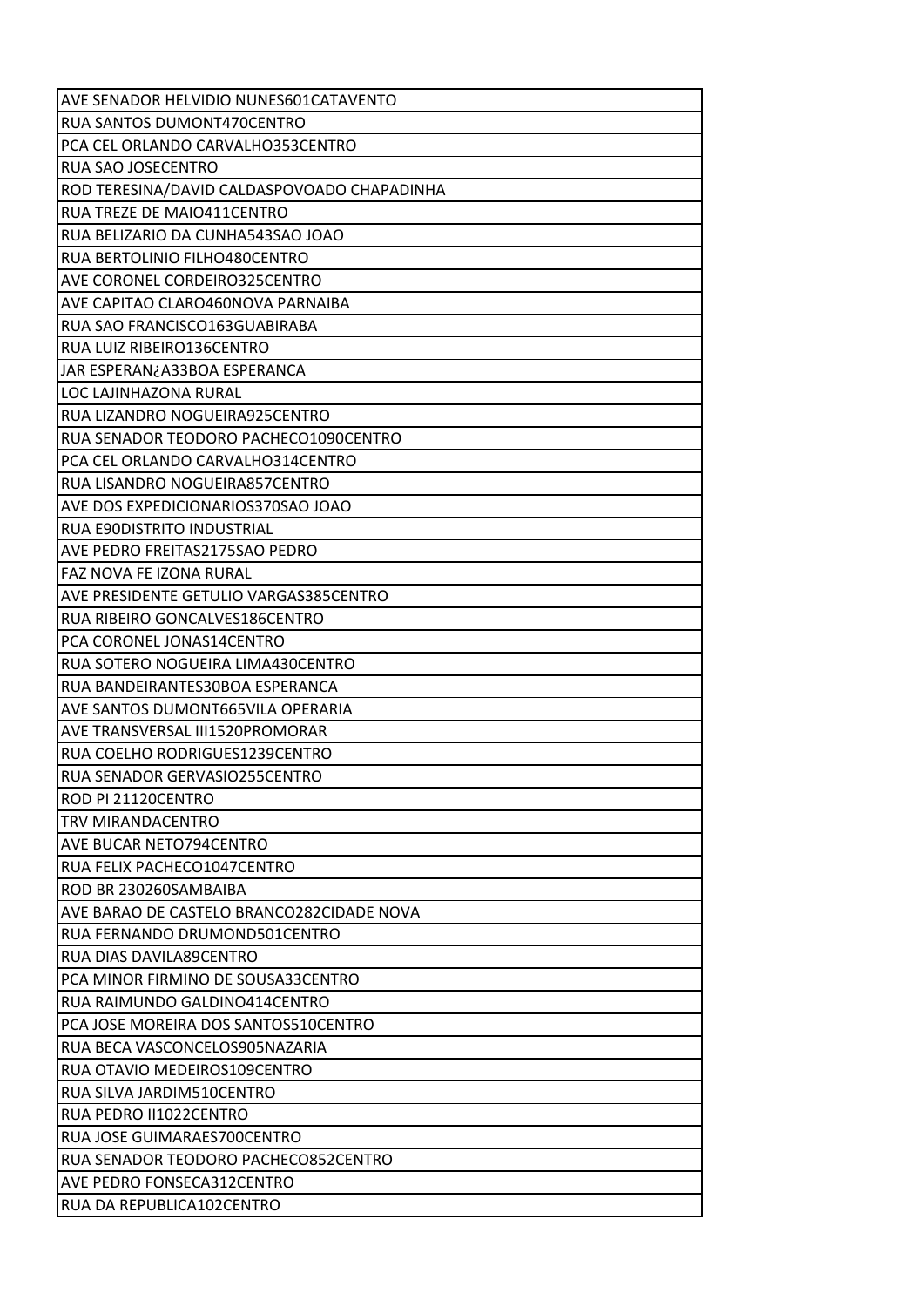| POV CAJUEIROZONA RURAL                                |
|-------------------------------------------------------|
| <b>RUA PADRE VIRGILIO142CENTRO</b>                    |
| RUA DEP ALBERTO MONTEIRO5635PARQUE POTY               |
| RUA JOSE GUIMARAES724CENTRO                           |
| RUA LEONIDAS MELO815CENTRO                            |
| ITRV ANTONIO CAVALCANTE207CENTRO                      |
| RUA DO CRUZEIRO154CENTRO                              |
| RUA JOANA MARIA DA ROCHAOGALO BRANCO                  |
| <b>AVE LIRA PORTELA720CENTRO</b>                      |
| RUA FRANCISCO CORREIA424CENTRO                        |
| RUA DUQUE DE CAXIAS652CENTRO                          |
| RUA CLEMENTINO RIBEIRO111CENTRO                       |
| RUA JOSE RIBAMAR FREITAS122GERMANO                    |
| RUA GABRIEL FERREIRA1667VILA OPERARIA                 |
| RUA HUMBERTO DE CAMPOS269CENTRO                       |
| RUA ALMIRANTE GERVASIO SAMPAIO806CENTRO               |
| RUA RAIMUNDO DOROTEIA1658SANTA MARIA DA CODIPI        |
| RUA GABRIEL ZARUR69CENTRO                             |
| AVE BARAO DE GURGUEIA2416VERMELHA                     |
| AVE DOMINGOS MARQUES136SAO DOMINGOS                   |
| <b>RUA TREZE DE MAIO447CENTRO</b>                     |
| RUA SANTA CATARINA630PICARRA                          |
| RUA SENADOR TEODORO PACHECO1225CENTRO                 |
| RUA 2 DE MAIO138NOSSA SRA DE FATIMA                   |
| RUA NOE MENDESDIRCEU ARCOVERDE II                     |
| PCA JOSINO FERREIRA152CENTRO                          |
| AVE GETULIO VARGAS94CENTRO                            |
| RUA MAGALHAES FILHO2516AEROPORTO                      |
| AVE GOVERNADOR ALBERTO SILVAS/N1CENTRO                |
| <b>RUA 13 DE MAIOCENTRO</b>                           |
| RUA VISCONDE DE PARNAIBA1731HORTO FLORESTAL           |
| RUA GOVERNADOR RAIMUNDO ARTUR DE VASCONCELOS150CENTRO |
| <b>AVE ININGA1201JOCKEY CLUB</b>                      |
| <b>RUA DES PIRES DE CASTRO250CENTRO</b>               |
| AVE SAO RAIMUNDO440PICARRA                            |
| RUA DAVID CALDAS444CENTRO                             |
| IROD BR 316ZONA RURAL                                 |
| <b>AVE FELINTO REGOCENTRO</b>                         |
| CNJ BETANIA I13PIAUI                                  |
| RUA MELVIN JONES840BOA ESPERANCA                      |
|                                                       |
| RUA PEDRO II1022CENTRO                                |
| IRUA OLAVO BILAC1314CENTRO                            |
| CNJ AV PRINCIPAL58VALE QUEM TEM                       |
| RUA JOAO CABRAL160CENTRO                              |
| RUA TABAJARA527SAO FRANCISCO                          |
| RUA LISANDRO NOGUEIRA1100CENTRO                       |
| RUA LUIS RIBEIRO113CENTRO                             |
| RUA SIMPLICIO MENDES51CENTRO                          |
| PCA DO MERCADO58CENTRO                                |
| RUA FRANCISCO DAS CHAGAS FORTALEZA27CENTRO            |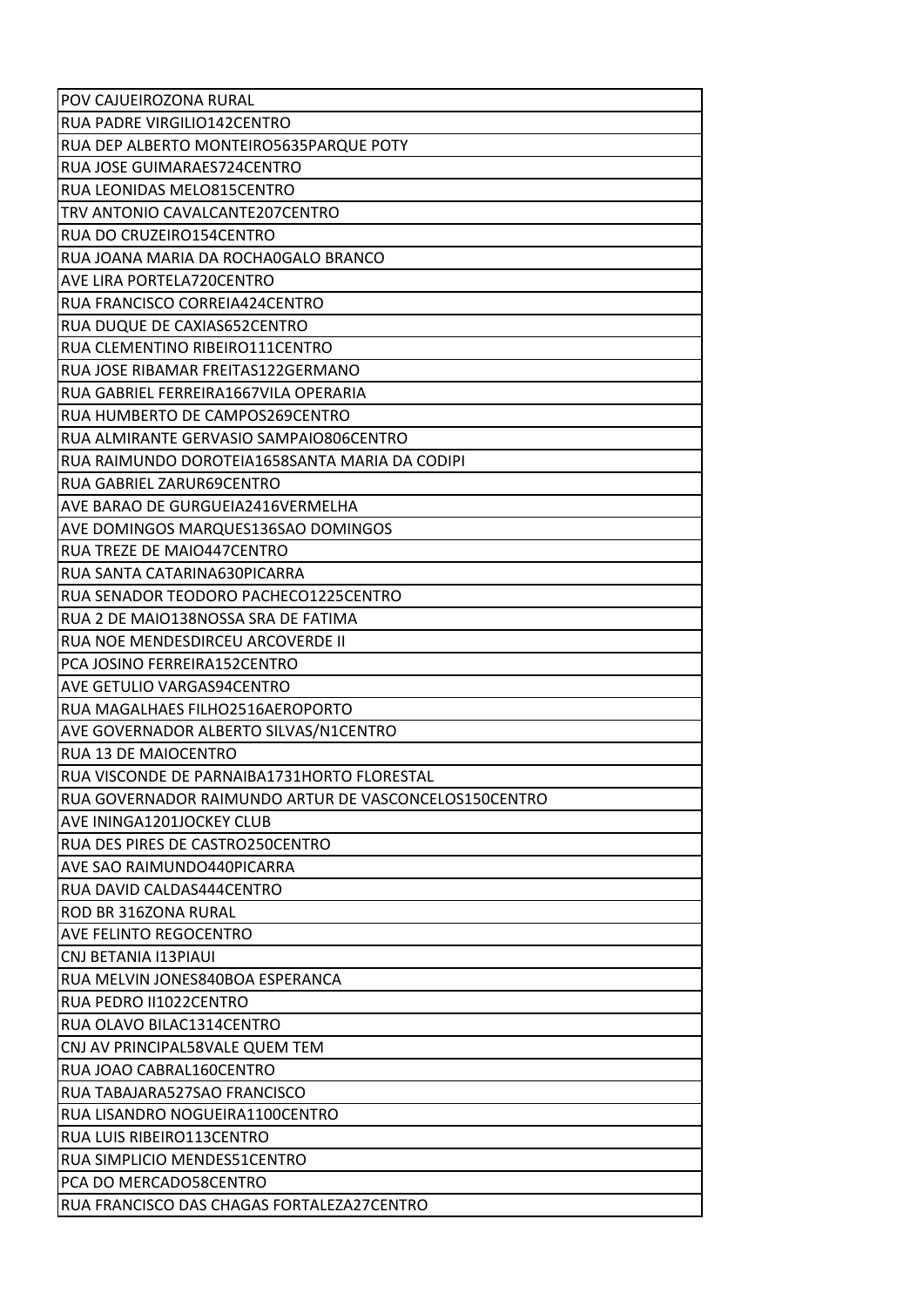| RUA RAIMUNDO DE SOUSA471CENTRO               |
|----------------------------------------------|
| <b>AVE FRANCISCO RAULINO1833CENTRO</b>       |
| RUA FIRMINO PIRES1920VERMELHA                |
| RUA MARQUES DO HERVAL468CENTRO               |
| <b>AVE HIGINO CUNHA615PICARRA</b>            |
| PCA CONSTANTINO CORREIA913CENTRO             |
| <b>AVE PRESIDENTE VARGAS62CENTRO</b>         |
| RUA 10 DE NOVEMBRO441CENTRO                  |
| RUA VINTE E QUATRO DE JANEIRO171CENTRO       |
| RUA ERNESTO BATISTA1222TABULETA              |
| <b>AVE GOV ALBERTO SILVACENTRO</b>           |
| AVE HOMERO CASTELO BRANCO1889HORTO FLORESTAL |
| RUA PEDRO II1022CENTRO                       |
| <b>AVE MIGUEL ROSA3305CENTRO</b>             |
| IRUA ANHANGUERA715SAO FRANCISCO DA GUARITA   |
| AVE DEPUTADO PINHEIRO MACHADO1200PIAUI       |
| RUA I LOTEAMENTO BELA VISTA220CENTRO         |
| RUA DESEMBARGADOR FREITAS1257CENTRO          |
| <b>RUA 7 DE SETEMBRO410CENTRO</b>            |
| RUA JOAO BASTOS1567VERMELHA                  |
| RUA NILO LIMA226CENTRO                       |
| ROD BR 316S/NBELO NORTE                      |
| AVE CORONEL LUCAS1325NOVA PARNAIBA           |
| <b>AVE BUCAR NETO917CENTRO</b>               |
| AVE JOAO XXIII3480SAO CRISTOVAO              |
| CNJ PARQUE PIAUIPARQUE PIAUI                 |
| PCA CONSTANTINO CORREIA1010CENTRO            |
| <b>RUA CENTRALCENTRO</b>                     |
| CNJ DIRCEU ARCOVERDE IDIRCEU ARCOVERDE I     |
| RUA CASTELO DO PIAUI2281ITAPERU              |
| RUA JOAO BENICIO DA SILVACENTRO              |
| RUA GOVERNARDOR CHAGAS RODRIGUESS/NCENTRO    |
| RUA VERDES MARES3RODOVIARIA                  |
| AVE LEONIDAS MELO170PICARRA                  |
| AVE INDUSTRIAL GIL MARTINS1880TABULETA       |
| RUA 7 DE SETEMBRO149CENTRO                   |
| QDA 245S/NITARARE                            |
| RUA BARROSO158CENTRO                         |
| RUA RUI BARBOSA3278MATADOURO                 |
| <b>AVE CENTENARIO2093AEROPORTO</b>           |
| RUA FELIX PACHECO2159CENTRO                  |
|                                              |
| AVE NOSSA SENHORA DE FATIMA2616FATIMA        |
| RUA CINCO4419COHEB                           |
| AVE JOAO XXIII2826SAO JOAO                   |
| AVE SAO SEBASTIAO1671NOSSA SENHORA DE FATIMA |
| RUA PROFESSOR BEM621CENTRO                   |
| AVE DR JOAO SILVA FILHO2624PIAUI             |
| <b>AVE FREI SERAFIM1719CENTRO</b>            |
| RUA PIAUI889PIRAJA                           |
| RUA FRANCISCO BORGES DOS SANTOS265CATANDUVAS |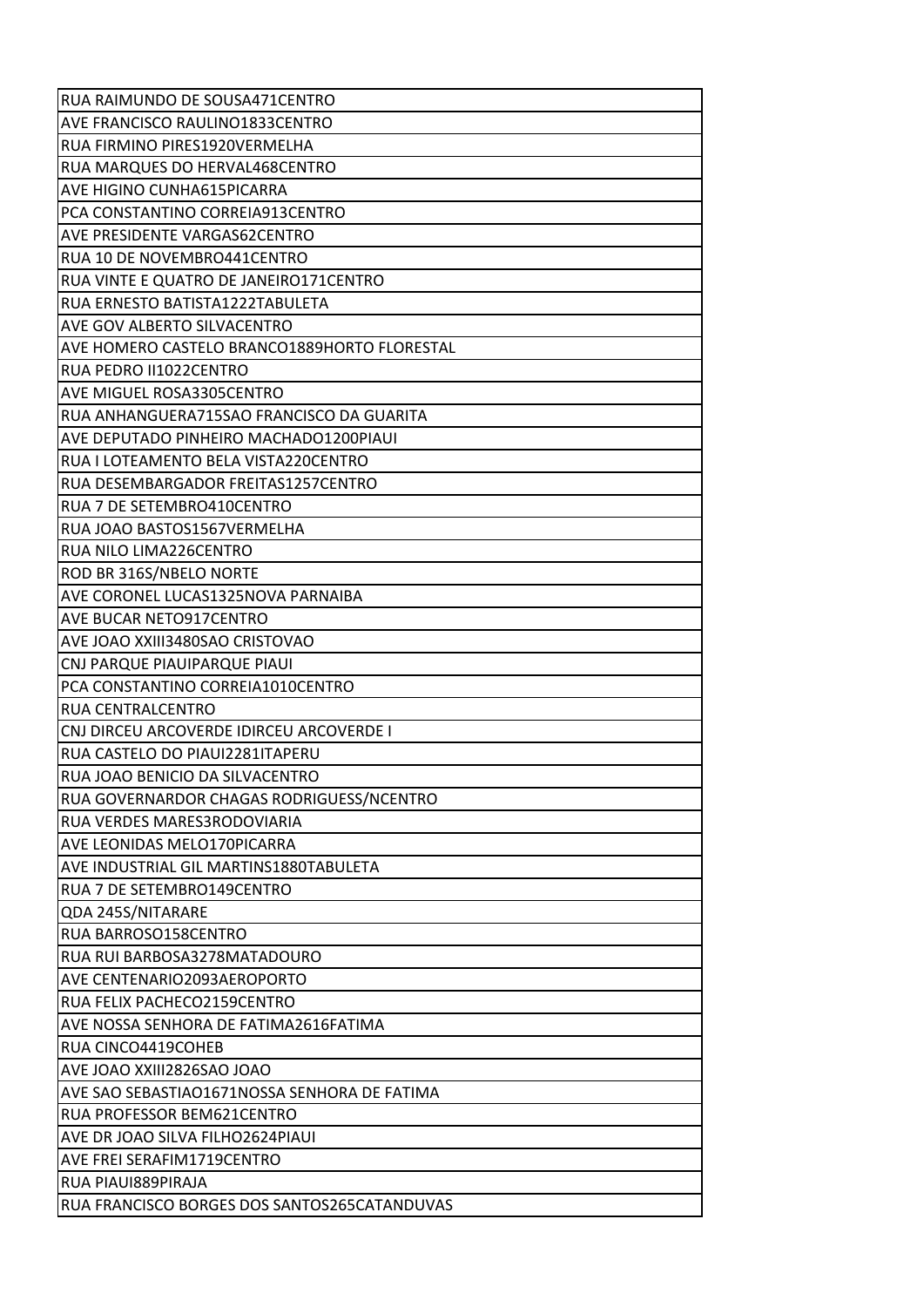| CNJ RENASCENCA I04RENASCENCA                 |
|----------------------------------------------|
| RUA CARAMURU28SAO FRANCISCO DA GUARITA       |
| AVE DOM SEVERINO3711MORADA DO SOL            |
| RUA AREOLINO DE ABREUCENTRO                  |
| RUA GABRIEL FERREIRA3081MACAUBA              |
| ROD TERESINA 335ZONA RURAL LESTE             |
| RUA RIO GRANDE DO NORTE1751PIRAJA            |
| RUA FERNANDO MARQUES500CENTRO                |
| <b>RUA SANTO ANTONIO358CENTRO</b>            |
| AVE CANDIDO COELHO1482CENTRO                 |
| RUA PEDRO IICENTRO                           |
| <b>RUA 29 DE ABRILCENTRO</b>                 |
| RUA PADRE UCHOA1166CENTRO                    |
| AVE HOMERO CASTELO BRANCO309JOCKEY CLUB      |
| IAVE SENADOR HELVIDIO NUNES3667JUNCO         |
| AVE SAO SEBASTIAO1436CAMPOS                  |
| RUA CANINDE1027ALVORADA                      |
| RUA FRANCISCO CORREIA659CENTRO               |
| RUA LISANDRO NOGUEIRA1217CENTRO              |
| RUA OSVALDO CRUZ2365PIAUI                    |
| RUA D2401DISTRITO INDUSTRIAL                 |
| RUA ENGENHEIRO ALVES NORONHA5548BUENOS AIRES |
| <b>AVE GETULIO VARGAS94CENTRO</b>            |
| AVE SAO RAIMUNDO303PICARRA                   |
| <b>AVE MIGUEL ROSA3803PICARRA</b>            |
| AVE PEDRO FREITAS2093VERMELHA                |
| PCA CORONEL BORGES580CENTRO                  |
| RUA RUI BARBOSA5235MAFRENSE                  |
| AVE DR JOAO SILVA FILHO2078PIAUI             |
| RUA GUAPORE1122BOA ESPERANCA                 |
| RUA ANSELMO PERETTI2490DIRCEU                |
| RUA DESEMBARGADOR FREITAS1289CENTRO          |
| RUA CARAMURU3250PIAUI                        |
| RUA SETE DE SETEMBRO2348VERMELHA             |
| AVE JOEL MENDES599CENTRO                     |
| RUA PIRIPIRI1210PIO XII                      |
| RUA SEN TEODORO PACHECO1228CENTRO            |
| RUA ESPIRITO SANTO1440ACARAPE                |
| AVE ALVARO MENDES1136NOVA PARNAIBA           |
| AVE GETULIO VARGAS1310TABULETA               |
| AVE SENADOR AREA LEAO1763JOCKEY CLUB         |
| RUA ANTONIO DAMASCENO03CENTRO                |
| AVE BARAO DE GURGUEIA1813VERMELHA            |
| CNJ PARQUE PIAUIS/NPARQUE PIAUI              |
| RUA HUMBERTO DE CAMPOS496CENTRO              |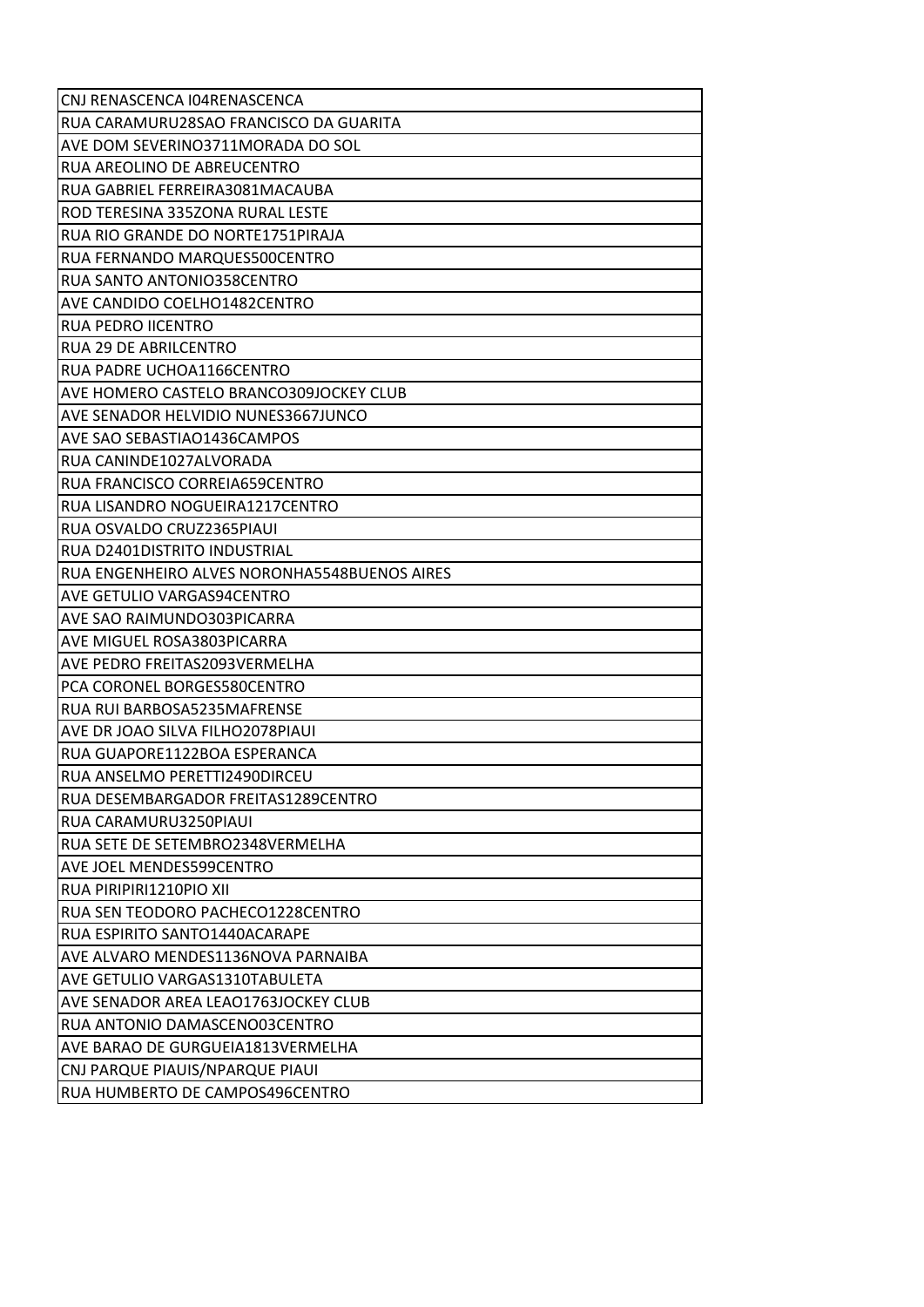| <b>CIDADE</b>                         |
|---------------------------------------|
| IPEDRO II                             |
| <b>JOSE DE FREITAS</b>                |
| IPARNAIBA                             |
| <b>PEDRO II</b>                       |
| <b>TERESINA</b>                       |
| IPARNAIBA                             |
| <b>TERESINA</b>                       |
| <b>MURICI DOS PORTELAS</b>            |
| PARNAIBA                              |
| IFLORIANO                             |
| <b>TERESINA</b>                       |
| <b>TERESINA</b>                       |
| <b>TERESINA</b>                       |
| <b>TERESINA</b>                       |
| <b>GUADALUPE</b>                      |
| <b>ITAUEIRA</b>                       |
| COCAL                                 |
| <b>UNIAO</b>                          |
| <b>FLORIANO</b>                       |
| IPARNAIBA                             |
| <b>BOM JESUS</b>                      |
| <b>TERESINA</b>                       |
| PIRIPIRI                              |
| PARNAIBA                              |
| <b>TERESINA</b>                       |
| <b>TERESINA</b>                       |
| <b>SIMPLICIO MENDES</b>               |
| <b>URUCUI</b>                         |
| <b>FLORIANO</b>                       |
| <b>UNIAO</b>                          |
| <b>TERESINA</b>                       |
| <b>UNIAO</b>                          |
| <b>TERESINA</b><br><b>PIRIPIRI</b>    |
| <b>TERESINA</b>                       |
|                                       |
| <b>TERESINA</b><br><b>ILHA GRANDE</b> |
| <b>FLORIANO</b>                       |
| <b>TERESINA</b>                       |
| <b>JOAQUIM PIRES</b>                  |
| <b>CANTO DO BURITI</b>                |
| <b>TERESINA</b>                       |
| COCAL                                 |
| <b>FLORIANO</b>                       |
| <b>TERESINA</b>                       |
|                                       |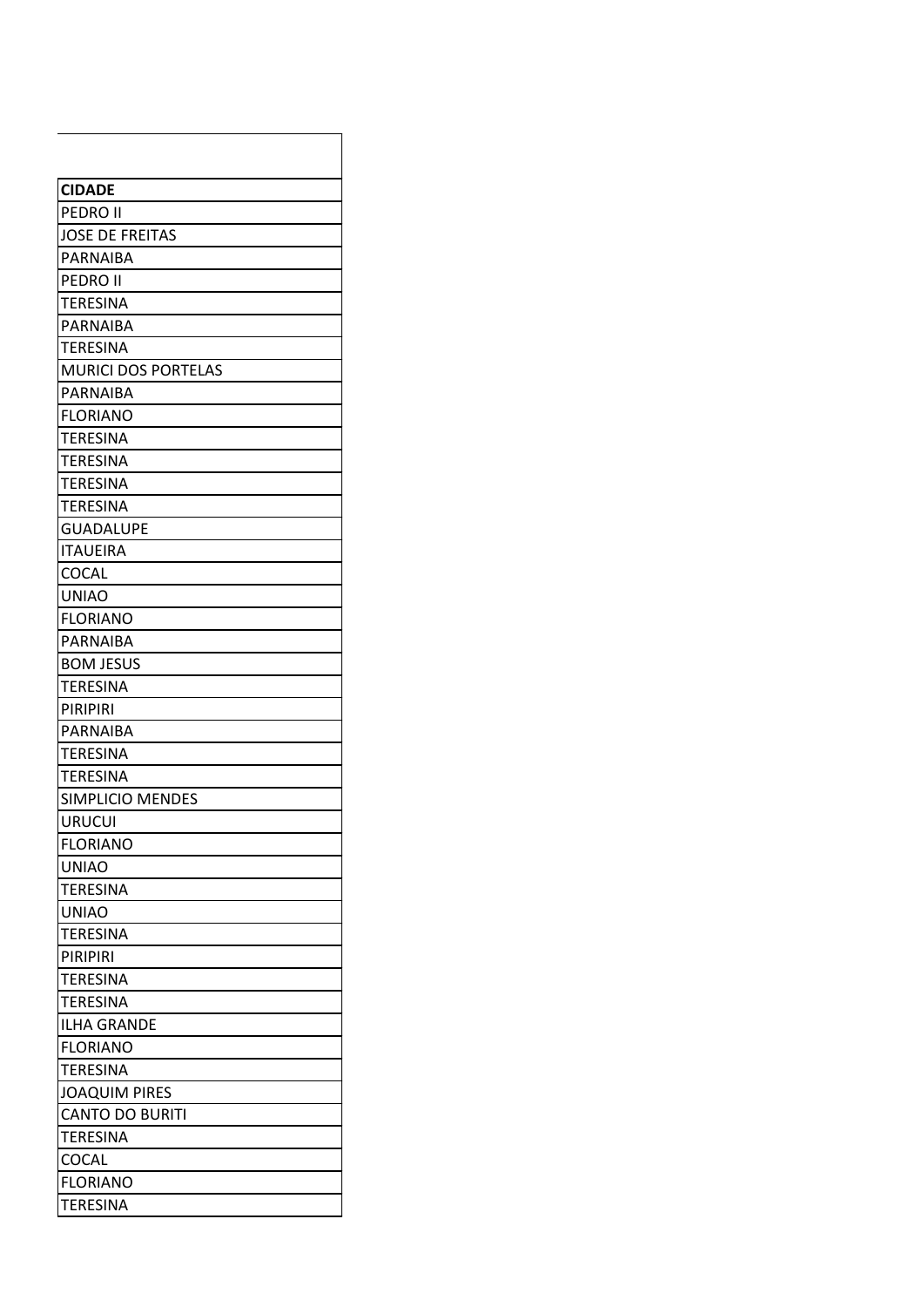| <b>TERESINA</b>                |
|--------------------------------|
| IPARNAIBA                      |
| LUZILANDIA                     |
| PARNAIBA                       |
| <b>ANISIO DE ABREU</b>         |
| <b>TERESINA</b>                |
| <b>FLORIANO</b>                |
| <b>FLORIANO</b>                |
| <b>BAIXA GRANDE DO RIBEIRO</b> |
| SAO JOAO DO PIAUI              |
| SAO JOAO DO PIAUI              |
| PARNAIBA                       |
| SIMPLICIO MENDES               |
| <b>TERESINA</b>                |
| SAO RAIMUNDO NONATO            |
| SAO RAIMUNDO NONATO            |
| <b>TERESINA</b>                |
| <b>TERESINA</b>                |
| LUIS CORREIA                   |
| <b>TERESINA</b>                |
| <b>TERESINA</b>                |
| <b>OEIRAS</b>                  |
| <b>TERESINA</b>                |
| <b>TERESINA</b>                |
| <b>TERESINA</b>                |
| <b>TERESINA</b>                |
| SANTA ROSA DO PIAUI            |
| <b>URUCUI</b>                  |
| <b>PARNAIBA</b>                |
| <b>TERESINA</b>                |
| <b>LUIS CORREIA</b>            |
| <b>TERESINA</b>                |
| <b>TERESINA</b>                |
| <b>TERESINA</b>                |
| <b>TERESINA</b>                |
| PIRACURUCA                     |
| <b>COCAL</b>                   |
| <b>TERESINA</b>                |
| <b>BARRA D ALCANTARA</b>       |
| <b>TERESINA</b>                |
| PARNAIBA                       |
| IFLORIANO                      |
| <b>TERESINA</b>                |
| <b>TERESINA</b>                |
| <b>TERESINA</b>                |
| <b>TERESINA</b>                |
| ILUIS CORREIA                  |
| IFLORIANO                      |
| <b>TERESINA</b>                |
| PARNAIBA                       |
|                                |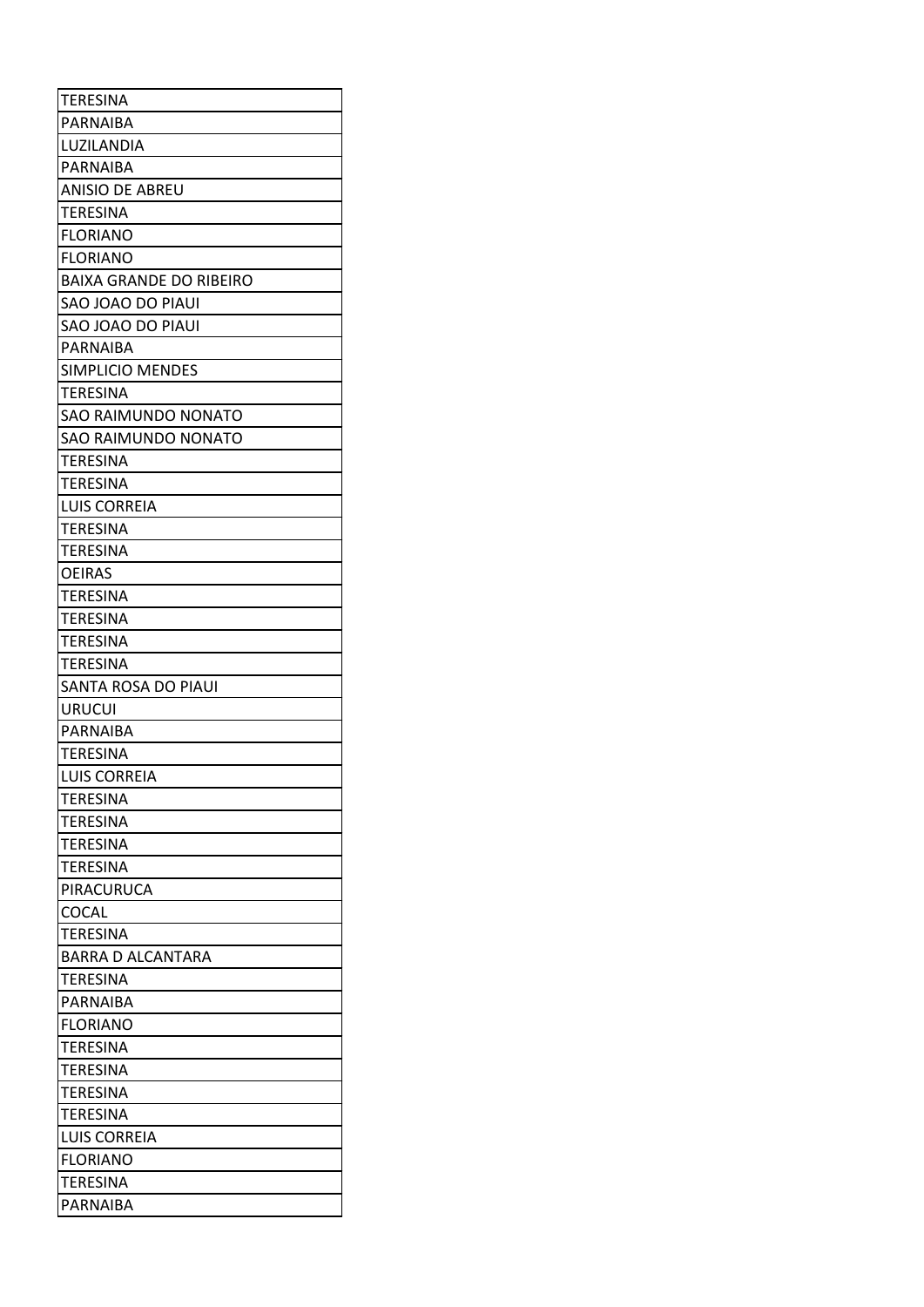| <b>TERESINA</b>         |
|-------------------------|
| <b>TERESINA</b>         |
| <b>GILBUES</b>          |
| <b>TERESINA</b>         |
| <b>TERESINA</b>         |
| PARNAIBA                |
| <b>CASTELO DO PIAUI</b> |
| PARNAIBA                |
| PIRIPIRI                |
| <b>LUIS CORREIA</b>     |
| SAO RAIMUNDO NONATO     |
| <b>TERESINA</b>         |
| <b>FLORIANO</b>         |
| <b>CANTO DO BURITI</b>  |
| <b>TERESINA</b>         |
| <b>COIVARAS</b>         |
| PAVUSSU                 |
| TERESINA                |
| <b>URUCUI</b>           |
| TERESINA                |
| LUZILANDIA              |
| <b>TERESINA</b>         |
| TERESINA                |
| PARNAIBA                |
| <b>FLORIANO</b>         |
| <b>TERESINA</b>         |
| PARNAIBA                |
| <b>TERESINA</b>         |
| <b>TERESINA</b>         |
| TERESINA                |
| <b>FLORIANO</b>         |
| AGRICOLANDIA            |
| <b>TERESINA</b>         |
| <b>TERESINA</b>         |
| <b>LUIS CORREIA</b>     |
| SAO JOAO DO PIAUI       |
| TERESINA                |
| <b>FLORIANO</b>         |
| <b>CAMPO MAIOR</b>      |
| PARNAIBA                |
| <b>FLORIANO</b>         |
| <b>PEDRO II</b>         |
| <b>OEIRAS</b>           |
| <b>FLORIANO</b>         |
| ELESBAO VELOSO          |
| <b>PICOS</b>            |
| VALENÇA DO PIAUÍ        |
| PARNAIBA                |
| PARNAIBA                |
| <b>TERESINA</b>         |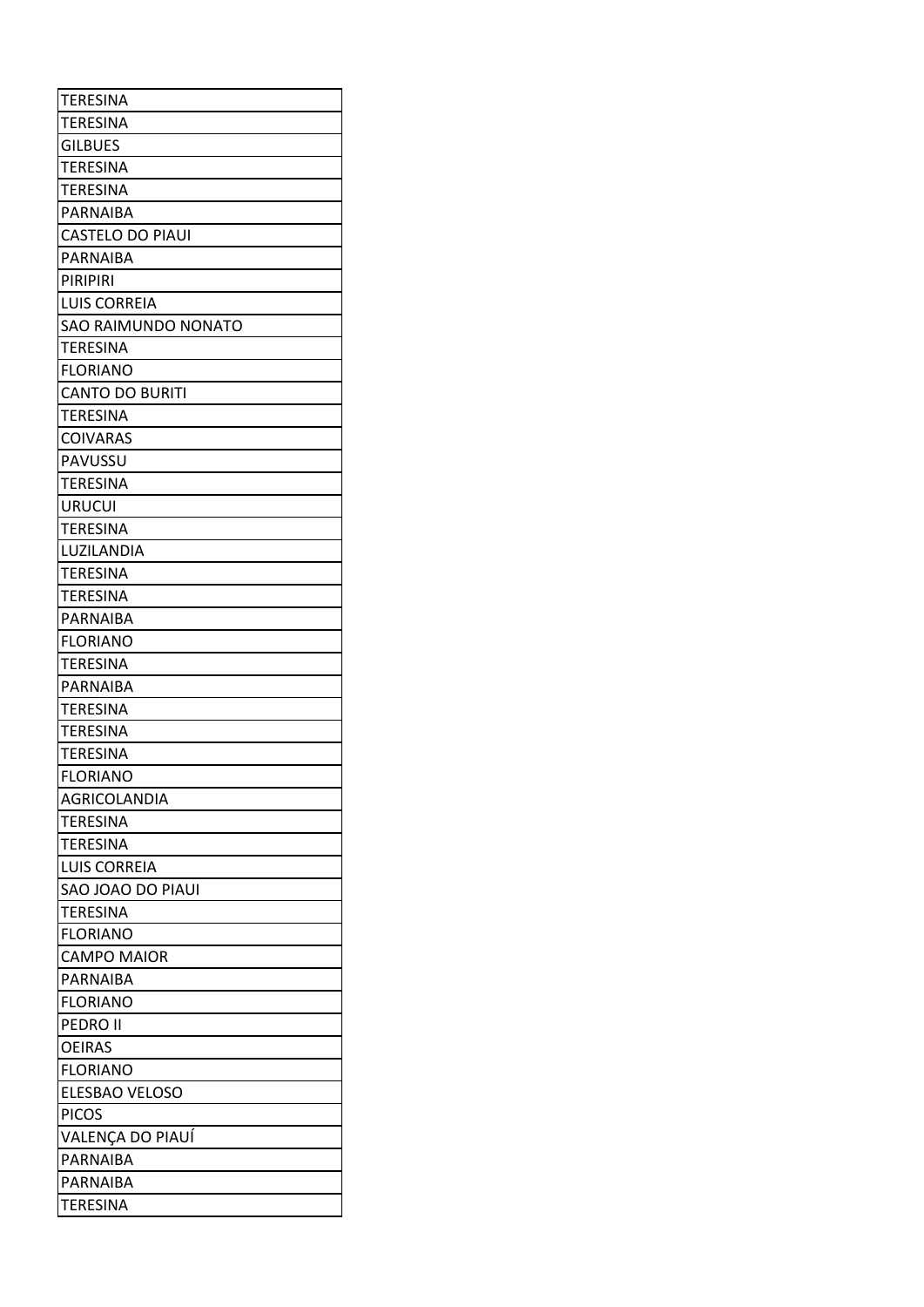| <b>PICOS</b>                    |
|---------------------------------|
| <b>MARCOS PARENTE</b>           |
| <b>OEIRAS</b>                   |
| <b>BARRAS</b>                   |
| <b>TERESINA</b>                 |
| <b>TERESINA</b>                 |
| <b>TERESINA</b>                 |
| <b>URUCUI</b>                   |
| PEDRO II                        |
| <b>PARNAIBA</b>                 |
| LUZILANDIA                      |
| <b>FLORIANO</b>                 |
| <b>PARNAIBA</b>                 |
| PEDRO II                        |
| <b>TERESINA</b>                 |
| TERESINA                        |
| <b>OEIRAS</b>                   |
| <b>TERESINA</b>                 |
| <b>TERESINA</b>                 |
| <b>TERESINA</b>                 |
| TERESINA                        |
| PARNAGUA                        |
| PARNAIBA                        |
| <b>AGUA BRANCA</b>              |
| PARNAIBA                        |
| IPEDRO II                       |
| PARNAIBA                        |
| <b>TERESINA</b>                 |
| <b>TERESINA</b>                 |
| <b>TERESINA</b>                 |
| PIRACURUCA                      |
| <b>COCAL</b>                    |
| <b>COCAL</b>                    |
| <b>FLORIANO</b>                 |
| TERESINA                        |
| <b>FLORIANO</b>                 |
| TERESINA                        |
| <b>FLORIANO</b>                 |
| JERUMENHA                       |
| CAPITAO GERVASIO OLIVEIRA       |
| LUZILANDIA                      |
| SAO FRANCISCO DE ASSIS DO PIAUI |
| <b>NAZARIA</b>                  |
| <b>CAXINGO</b>                  |
| <b>FLORIANO</b>                 |
| PARNAIBA                        |
| <b>FLORIANO</b>                 |
| <b>TERESINA</b>                 |
| <b>CANAVIEIRA</b>               |
| <b>LUIS CORREIA</b>             |
|                                 |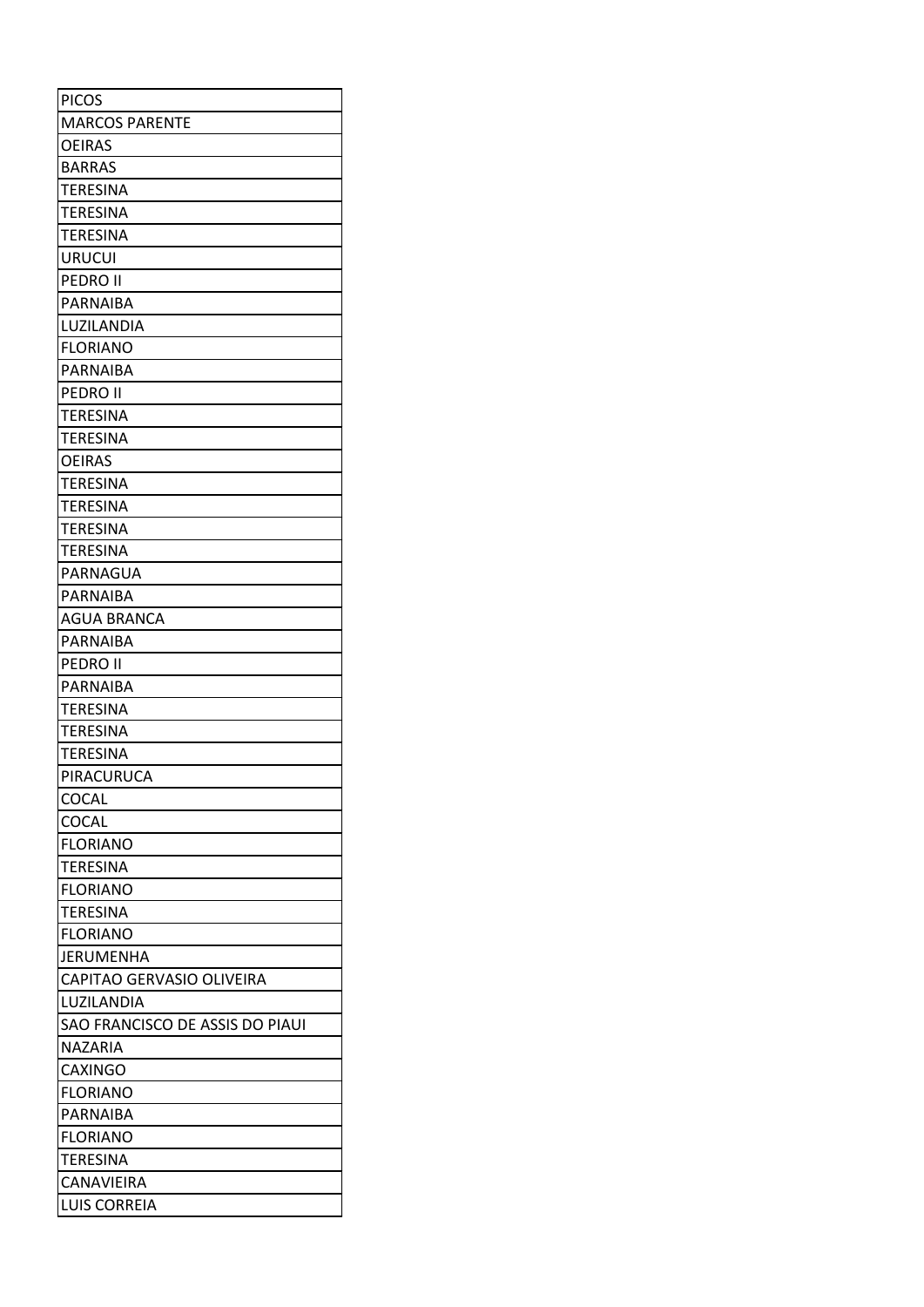| <b>GUARIBAS</b>            |
|----------------------------|
| ARRAIAL                    |
| <b>TERESINA</b>            |
| <b>FLORIANO</b>            |
| <b>BARRAS</b>              |
| SAO JOAO DO PIAUI          |
| <b>PICOS</b>               |
| <b>SAO RAIMUNDO NONATO</b> |
| <b>MURICI DOS PORTELAS</b> |
| PARNAIBA                   |
| PARNAIBA                   |
| <b>FLORIANO</b>            |
| PIRIPIRI                   |
| <b>TERESINA</b>            |
| <b>CASTELO DO PIAUI</b>    |
| PARNAIBA                   |
| <b>TERESINA</b>            |
| <b>FLORIANO</b>            |
| <b>TERESINA</b>            |
| LUZILANDIA                 |
| <b>TERESINA</b>            |
| <b>TERESINA</b>            |
| <b>TERESINA</b>            |
| <b>COCAL</b>               |
| <b>TERESINA</b>            |
| <b>PICOS</b>               |
| <b>FLORIANO</b>            |
| <b>TERESINA</b>            |
| <b>ITAUEIRA</b>            |
| <b>ALTO LONGA</b>          |
| <b>TERESINA</b>            |
| <b>TERESINA</b>            |
| <b>TERESINA</b>            |
| <b>TERESINA</b>            |
| <b>TERESINA</b>            |
| <b>TERESINA</b>            |
| <b>MONSENHOR GIL</b>       |
| <b>UNIAO</b>               |
| <b>PARNAIBA</b>            |
| PARNAIBA                   |
| PARNAIBA                   |
| TERESINA                   |
| <b>TERESINA</b>            |
| TERESINA                   |
| <b>PARNAIBA</b>            |
| <b>TERESINA</b>            |
| <b>FLORIANO</b>            |
| <b>TERESINA</b>            |
| COCAL                      |
| PIO IX                     |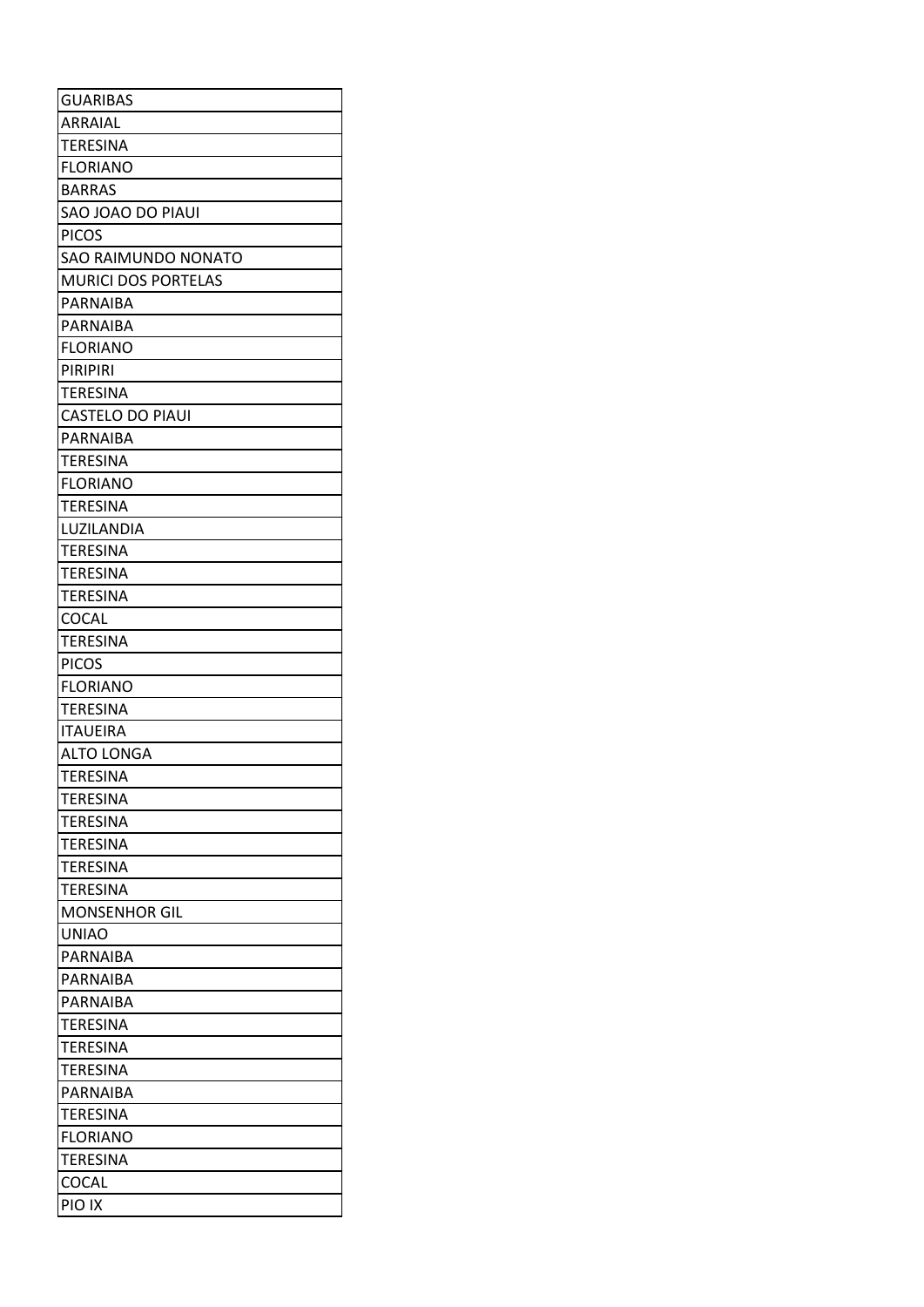| PIRACURUCA              |
|-------------------------|
| <b>ALTOS</b>            |
| <b>TERESINA</b>         |
| PARNAIBA                |
| <b>TERESINA</b>         |
| <b>PARNAIBA</b>         |
| <b>PORTO</b>            |
| <b>BARRAS</b>           |
| <b>TERESINA</b>         |
| <b>TERESINA</b>         |
| <b>ITAUEIRA</b>         |
| <b>TERESINA</b>         |
| PARNAIBA                |
| <b>TERESINA</b>         |
| PARNAIBA                |
| PARNAIBA                |
| <b>FRONTEIRAS</b>       |
| <b>TERESINA</b>         |
| <b>TERESINA</b>         |
| <b>TERESINA</b>         |
| <b>CASTELO DO PIAUI</b> |
| <b>PICOS</b>            |
| PARNAIBA                |
| <b>FLORIANO</b>         |
| <b>TERESINA</b>         |
| <b>TERESINA</b>         |
| PARNAIBA                |
| <b>CORRENTE</b>         |
| <b>TERESINA</b>         |
| <b>TERESINA</b>         |
| <b>PEDRO II</b>         |
| <b>JOAQUIM PIRES</b>    |
| PARNAIBA                |
| <b>TERESINA</b>         |
| <b>TERESINA</b>         |
| <b>TERESINA</b>         |
| <b>TERESINA</b>         |
| <b>TERESINA</b>         |
| <b>TERESINA</b>         |
| <b>TERESINA</b>         |
| <b>TERESINA</b>         |
| <b>TERESINA</b>         |
| <b>TERESINA</b>         |
| <b>TERESINA</b>         |
| PARNAIBA                |
| <b>PIRIPIRI</b>         |
| IPARNAIBA               |
| <b>TERESINA</b>         |
| <b>TERESINA</b>         |
| PARNAIBA                |